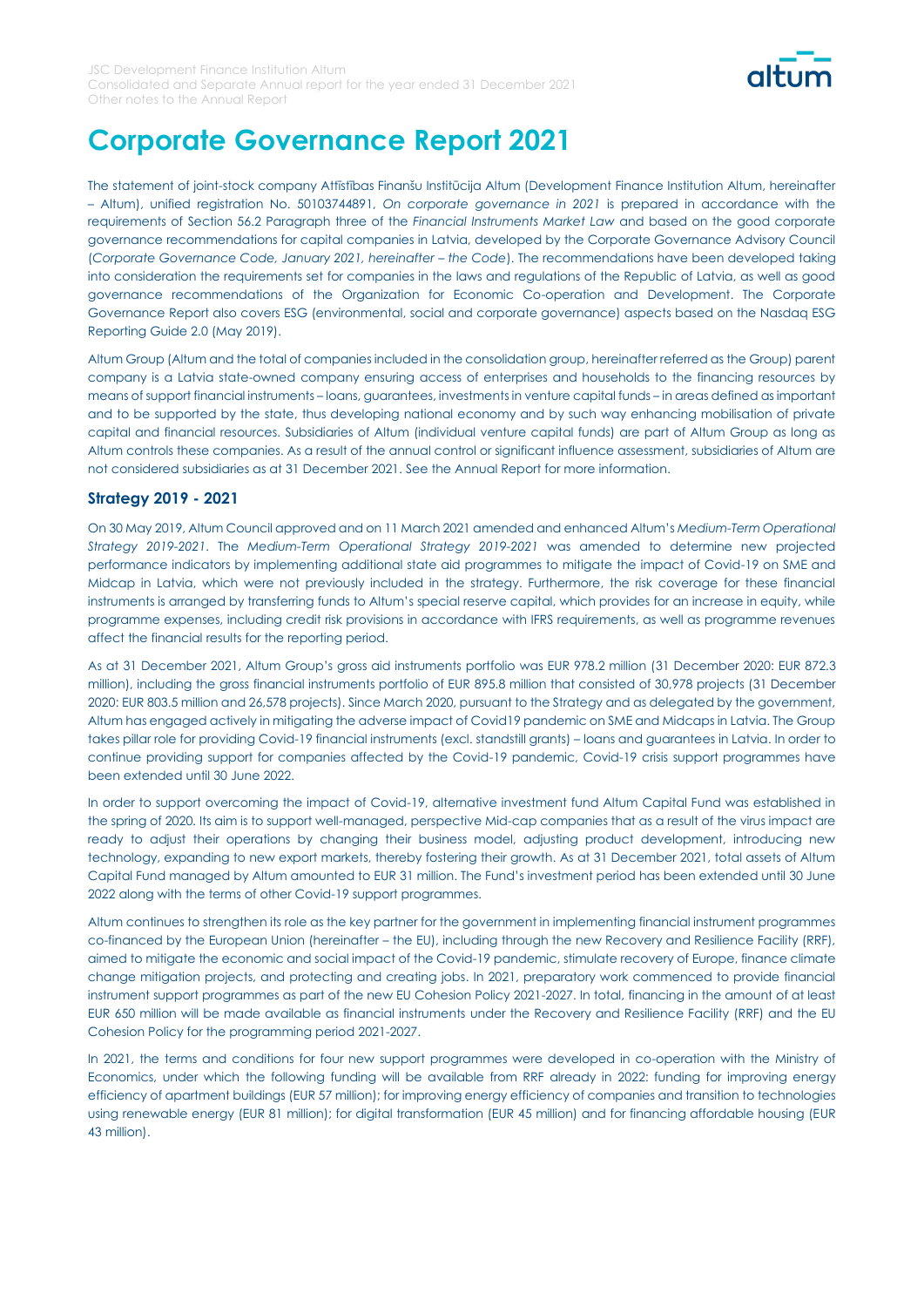

### **Strategy 2019 - 2021** (cont'd)

In order to prepare for implementation of the European Union's new InvestEU Programme, preparations undertaken in 2019 for pillar assessment of the Group were continued.

Altum is planning to apply for InvestEU implementation partner role, thus increasing the scope of new specialized and customized financial instruments to the corporates in Latvia. An application on the InvestEU pillar assessment was prepared in Q3 2021 to ensure further progress of the project. A positive assessment by the responsible DG of the European Commission on Altum's legal and financial compliance was received in early March 2022, allowing to proceed with its actual pillar assessment.

The following strategic development directions and long-term objectives were set according to Altum *Medium-Term Operational Strategy 2019-2021*:

| Major financial objective in implementation of<br>the state aid programmes – positive return on<br>Altum's capital.                             | Priority directions of Altum are: issuing of guarantees and their<br>servicing, venture capital investments, implementation of<br>energy efficiency programmes with regard to both - heat<br>insulation of apartment buildings and corporate segment,<br>development of the Latvian Land Fund as well as initiation of<br>new projects by expanding the range of the financial<br>instruments offered. |
|-------------------------------------------------------------------------------------------------------------------------------------------------|--------------------------------------------------------------------------------------------------------------------------------------------------------------------------------------------------------------------------------------------------------------------------------------------------------------------------------------------------------------------------------------------------------|
| Major non-financial objective is to support and<br>promote availability of finances to the business<br>and development of the national economy. | Main target segments: support for entrepreneurs, energy<br>efficiency, support for farmers, support for specific categories of<br>persons, management of the Latvian Land Fund.                                                                                                                                                                                                                        |

Detailed information on implementation of financial objectives is disclosed in the Consolidated and Separate Annual Report for the year ended 31 December 2021 (hereinafter – the Annual Report), Management Report and in the Annual Report Other Notes.

On achievement of non-financial objectives set in the Strategy for 2021, which were included in the *Medium-Term Operational Strategy 2019-2021*, see below.

- **Contribution to economy by Altum volumes issued** in 2021 reaches **EUR 792 million** (+EUR 5 million/+1% vs projection in the Strategy).
- **Volume of support programmes funding (excl. grants) per employee is EUR 4.0 million (+EUR 0.1 million/+3% vs** projection in the Strategy).
- **Employee turnover** is 7%, which is less than projected in the Strategy (<10%), +4% vs 2020.
- Annual **number of trained employees** reaches **96%,** which is more than projected in the Strategy (>60%), +1% vs 2020.
- Volumes issued (excl. grants) in 2021 reaches **EUR 268 million** (-EUR 76 million/-22% vs projection in the Strategy, -EUR 50 million/-16% vs 2020). Lower volumes issued triggered mainly by (i) considerably lower demand than expected by the banking industry leading to no new volumes for Large Enterprises Loan Programme and Guarantee Programme for Large Enterprises and (ii) lower demand for Covid-19 crises support products due to better economic situation when increased volumes of ordinary products didn't compensate the decrease for Covid-19 crises support products.
- Gross portfolio as at end of 2021 is EUR 896 million (-EUR 115 million/-11% vs projection in the Strategy, +EUR 92 million/+11% vs 2020).
- **Credit rating assigned by Moody's** projected in the Strategy, not more than two niches below the sovereign rating of Latvia (A3 by Moody's), actual for 2021 (same for 2020) is Baa1 (one niche below the sovereign rating of Latvia), better than projected.

Deviations of individual indicators from the projections in the amended and enhanced Strategy (11 March 2021) are insignificant, and they have not adversely affected implementation of the key objectives and strategy of Altum.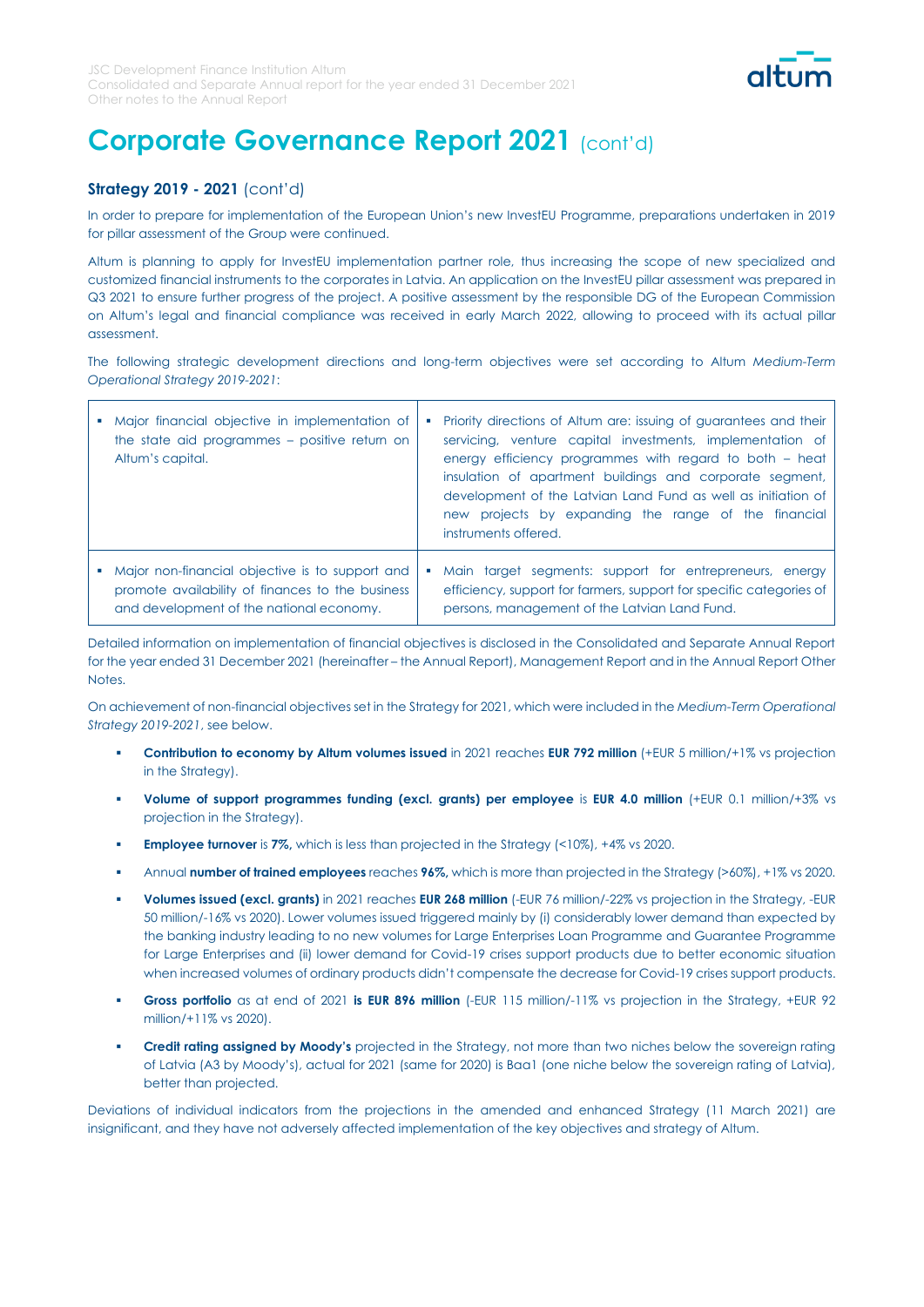

## **Strategy 2019 - 2021** (cont'd)

Upon endorsing Altum's business plan and budget for 2022, the shareholders' meeting approved the following major goals and objectives for Altum in 2022 in accordance with the draft medium-term strategy 2022-2024:

Main objective – implementation of the state aid programmes to ensure an increase in Altum's portfolio, positive return on capital and efficiency.

#### Goals and objectives:

1. Launch of new programmes financed under the Recovery and Resilience Facility (RRF), where the main directions to be supported include climate change mitigation solutions, digitisation of companies and construction of affordable rental housing, as well as investment loans with capital rebate that will be financed from the state budget.

2. Work on the development and launch of fifth-generation venture capital funds.

3. Undergoing the Pillar Assessment so that Altum could qualify as an InvestEU implementation partner in 2023.

4. Assessment and integration of environmental, social and corporate governance (ESG) aspects in funding decisions and in Altum credit risk management procedures.

In 2021, active work was under way on the Group's medium-term strategy 2022-2024 and a draft Strategy was prepared, emphasizing the importance of sustainable financing and ESG aspects, both on the product level and in full integration of ESG aspects into Altum credit risk management practices. After the Group's *Medium-Term Operational Strategy 2022-2024* was harmonised with the parties involved, the Strategy was endorsed by the Council on 9 March 2022.

### **Strategy 2022 - 2024**

Altum will strengthen its role as **the key partner for the government in implementation of financial instrument programmes**. Altum, together with the relevant ministries, will continue to be actively **involved in the development of new financial instrument programmes**.

Already in 2022, four new programmes will become available with funding from RRF, which will focus on areas that need special support: **climate change mitigation** – improving energy efficiency of apartment buildings and transition to renewable energy technologies, improving energy efficiency for businesses, as well as implementation of company **digitisation** projects and **construction of affordable housing**.

In the new strategy period, **loans with capital rebate will be issued for large investment projects**, work on the development and **launch of fifth-generation venture capital funds** will continue, as well as other programmes to be financed from the EU in the new programming period (2021-2027). Existing support programmes for entrepreneurs will be continued and brand new ones will commence to support business **productivity**, **research and innovation**. The EU funds will be used to continue supporting improvement of energy efficiency in both apartment buildings and private homes. Transition funding from the European Agricultural Fund for Rural Development (EAFRD) will be provided to ensure additional financing for the Farmers' Guarantee Programme and the Small Loans for Rural Areas programme, while financing from the Common Agricultural Policy Strategic Plan 2023-2027 will be used to introduce a new measure: loans with a capital rebate for small rural entrepreneurs.

Altum will also continue to implement other existing state support programmes in the areas identified by the state as a priority, ensuring access to finance for companies in different stages of development and for specific target groups.

Altum will watch out for changes in the demand in financial market and the current market shortcomings, upgrading and adapting state support instruments in accordance with the needs of customers and co-operation partners, as well as the priorities of the national economic policy.

In addition to investments from the EU, provided as financial instruments under the Cohesion Policy, **Altum intends to secure guarantees under the European Commission's** *InvestEU* **programme**.

Pillar Assessment will be carried out in 2022 so that Altum could qualify for InvestEU implementation partner status in 2023.

**Major non-financial objective** of Altum is to support and promote availability of finances to the business and development of the national economy.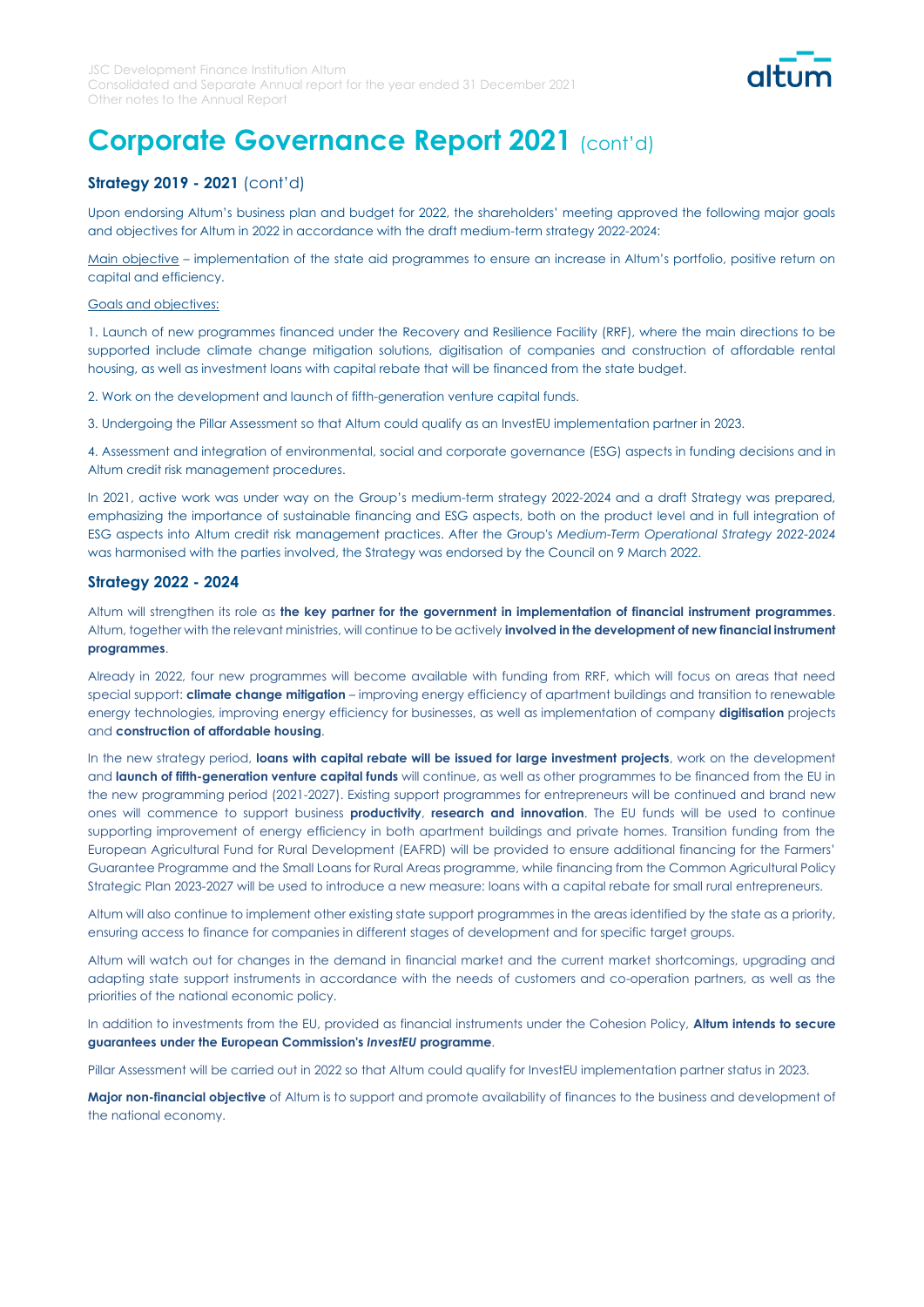

### **Strategy 2022 - 2024** (cont'd)

The strategy anticipates a moderate increase in the volume of new transactions, with the volume of new transactions growing by 3.24% by 2024.

**Altum's gross financial instruments portfolio is projected to grow by 10% annually on the average,** and the total portfolio is projected to amount to EUR 1.3 billion by the end of 2024.

Contribution to the economy by volumes issued by Altum characterises a projected increase in Altum's impact on economic development by facilitating mobilisation of private capital and financial resources in the priority areas.

Altum's **major financial objective** in implementation of the state aid programmes is to ensure positive return on Altum's capital.

During the strategy implementation period, return on equity (ROE) is projected at over 1.3%.

Equity financial projection is expected to have positive dynamics at the end of the reporting year.

In order to ensure financial efficiency of Altum, the expenditure-revenue ratio will be limited to up to 65%.

Altum will pay particular attention to environmental, social and corporate governance (ESG) assessment, both in taking financing decisions and in upgrading Altum's internal procedures. ESG criteria and achievable sustainability indicators will be introduced for the projects financed in order to integrate them into credit monitoring, revise the customer portfolio by analysing each client, as well as phase out financing of projects that do not meet the ESG criteria set by Altum.

Altum's operations will be based on standardisation of solutions, further optimization of internal procedures and modernisation of IS.

Altum will also continue to ensure that credit rating assigned by Moody's is as high as possible and not more than two niches below the sovereign rating of Latvia.

### **Information on the key elements of the internal control and risk management system of Altum that are applied in the preparation of the financial statements**

#### **Internal control**

The purpose of the internal control system is to ensure efficient, sustainable and successful operation of the company, accuracy of information provided, and compliance with the relevant laws and regulations and operating principles.

The internal control system of Altum has been designed to ensure efficient, sustainable and effective operation of the company, accuracy of information provided, and compliance with the relevant laws and regulations to provide a reasoned assurance that the assets of Altum and the Group are secured against loss and unauthorised management and use, the operational risks are identified and managed on an ongoing basis, the amount of capital is adequate to cover the identified risks inherent in the operation of Altum and the Group, the transactions are performed in line with the procedures established by Altum and the Group, Altum and the Group operate reasonably, prudently and efficiently in compliance with the requirements of laws and regulations, and the drawbacks identified in the management of Altum and the Group are fixed in due time.

The management of Altum and the Group bears responsibility for establishing a comprehensive internal control system (ICS) and its effective functioning. With respect to preparing the financial statements and the truthfulness, impartiality, clarity and completeness of the information disclosed therein, this responsibility is materialised by selecting adequate accounting methods that are described in internal regulatory documents.

The Internal Audit Division, being an independent body subordinated to Altum's Council with its head appointed based on the decision of Altum shareholders' meeting, supervises the internal control system at Altum and the Group and assesses its adequacy and efficiency. Every year the shareholders' meeting approves the annual action plan for the Internal Audit Division about which the Internal Audit Division reports to the Council. The Council supervises how the Board provides for establishment of the internal control system and its efficient operation. In 2021, the Internal Audit Division prepared 8 audit reports in accordance with the action plan, which provided an assessment of the operation of the process management and control system and were communicated to Altum Council. During the reporting period, 66 audit recommendations were issued, of which 51 were implemented in 2021. The audit reports provide assurance to Altum's management regarding business procedures, programmes such as state support for the purchase of farmland for agricultural production, energy efficiency improvements in apartment buildings, working capital loans for farmers,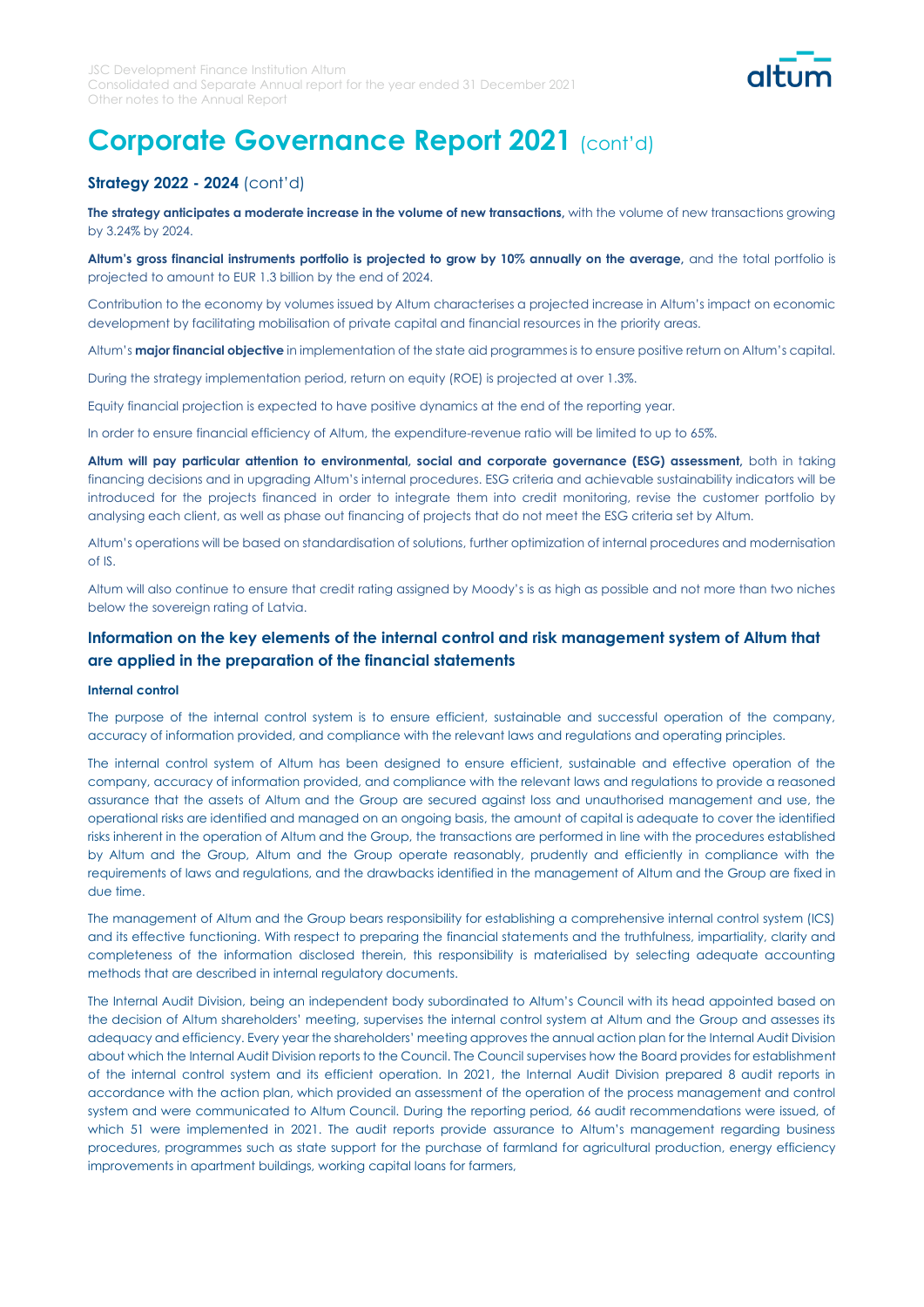

## **Information on the key elements of the internal control and risk management system of Altum that are applied in the preparation of the financial statements** (cont'd)

#### **Internal control** (cont'd)

Reverse Land Lease of the Latvian Land Fund, as well as support procedures such as personnel management, customer relations and attraction management, and other audits. The internal audit department performs its duties in accordance with the applicable regulatory enactments, following the international standards of professional practice of internal audit, Altum and the Group's internal regulatory enactments. The Internal Audit Division performs its duties in accordance with the applicable laws and regulations, the international standards for the professional practice in internal auditing and the internal regulations of Altum and the Group. At least once a year the Internal Audit Division drafts and submits to the Shareholders' meeting a report on the accomplished audits and major problems identified, gives its assessment of ICS efficiency and opinion on the measures to be undertaken to improve the operation of the internal control system.

An Audit Committee was established in Altum and the Group on 1 December 2017, which, inter alia, monitors the efficiency of the internal control and risk management system, in as much as it pertains to maintaining the credibility and impartiality of annual reports and consolidated annual reports. The Audit Committee, in line with the requirements of Law on the Financial Instruments Market, monitors the process of the preparation of financial statements of Altum and the Group, and performs other duties assigned to it by laws and regulations.

An Accounting Policy and Policy on Establishment of Provisions have been developed in Altum and the Group, the purpose of which is to define principles, methods and rules for the accounting, assessment and disclosure of transactions, facts, events and items in financial statements. The management of Altum and the Group has established an accounting policy that ensures that the financial statements provide information that is reliable and useful for the users of such statements in decision making. The applied Accounting Policy and Policy on Establishment of Provisions ensure that the information disclosed in the statements of Altum and the Group is true, comparable, timely, significant, explicit, relevant and complete. Altum and the Group have developed internal regulatory documents defining the procedure of preparing the financial statements.

#### **Risk management**

The purpose of risk management is to identify, assess, manage and control potential events and situations in order to provide assurance on the achievement of the company's strategic goals.

For risk management, Altum and the Group have developed a risk management system that takes into account the size, structure and operational characteristics of Altum and the Group, as well as restricted options for management of certain risks. Altum and the Group manage the risks affecting their operations in compliance with the risk management internal regulatory documents approved by Altum and the Group that detail and establish the aggregate of measures used in management of the risks inherent to their operations.

The following major risk management principles are followed:

- Risk management is a component of every-day functions;
- Altum and the Group identify and assess the probable risks before launching of new products or services;
- While assuming the risks, Altum and the Group are capable of long-term pursuit of the delegated aims and assignments;
- Altum and the Group do not enter into transactions, operations, etc. entailing risks that endanger their operational stability or may result in substantial damage to their reputation.

In their risk management Altum and the Group make use of various risk analysis methods and instruments as well as establish risk limits and restrictions.

In order to improve the risk management system, in 2021, inter alia, the model for calculation of the actual value of guarantees was validated with the aim of examining on a regular basis in the future the correctness of the selection of data used in the calculation, as well as correctness and accuracy of the model calculation.

Also in 2021, an independent risk coverage adequacy assessment in implementation of state support programmes was performed for Altum, including an assessment of the expected loss estimation approach and examining risk coverage adequacy for certain state support programmes.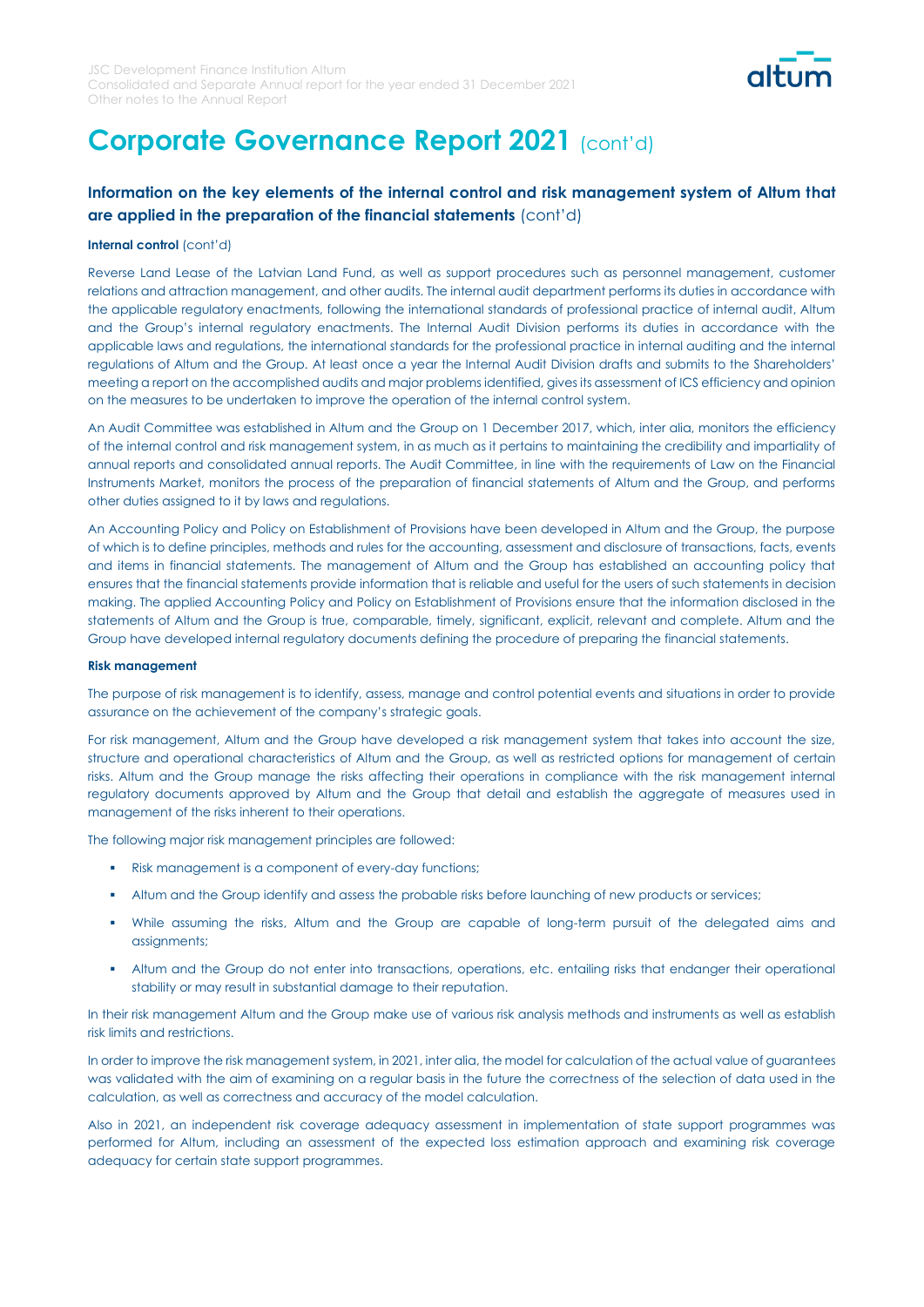

## **Information on the key elements of the internal control and risk management system of Altum that are applied in the preparation of the financial statements** (cont'd)

#### **Risk management** (cont'd)

As the impact of Covid-19 continued, additional measures were taken to assess the credit quality of Altum's portfolios and the required amount of provisions, including but not limited to an additional assessment of credit quality of loan and guarantee portfolios because of the impact of Covid-19 and an increase in provisions for possible expenditure compensation in the future, sectors affected the most by Covid-19 were identified and additional provisions were made for anticipated credit losses, and other measures were taken to identify an increase in credit risk in a timely manner.

As the situation in Ukraine escalated, in February 2022 Altum's current practices in work with Export Credit Guarantees was reviewed, restricting new business deals with customers, where the business partner is located in Russia or Belarus.

Information about the key elements of the risk management system of enterprises involved in consolidation, applied in preparation of consolidated financial statements, is provided in Annual Report.

Latvian and Russian versions of the Annual Report is publicly available in the premises of Altum at 4 Dome Square, Riga and in electronic form – on the websit[e www.altum.lv,](http://www.altum.lv/) in INVESTORS section under FINANCIAL INFORMATION sub-section and in ABOUT ALTUM section under **[FINANŠU INFORMĀCIJA](https://www.altum.lv/en/investors/financial-information/financial-information/)** sub-section.

#### **Independent audit**

An independent audit of the financial statements of Altum and the Group is performed by independent auditors who provide their opinion stating whether the financial statements of Altum and the Group give a true and fair view of the financial position, financial performance and cash flows of Altum and the Group in accordance with the International Financial Reporting Standards as adopted by the European Union. SIA Deloitte Audits Latvija has been approved the auditor of the financial statements of Altum and Group for years 2020-2022. Pursuant to the requirements of EU Regulation No 537/2014 regarding the appointment of statutory auditors or audit firms at public-interest entities, Altum Audit Committee was involved in the auditor selection process. The auditor was selected following the procedure established by the Public Procurement Law. The following qualification criteria were considered in selection of the auditor:

- In the last 3 (three) years (2017, 2018, 2019 and 2020 until the submission of the proposal) has had experience of at least 3 (three) audits performed on the annual reports of credit institutions, provided that the balance sheet value of the credit institution's loan portfolio is not less than EUR 200 million;
- Holds a licence for provision of the services of sworn auditor;
- The auditor in charge holds the certificate of sworn auditor issued by Latvian Association of Sworn Auditors.
- The tenderer as well as any cooperation partner of the tenderer's network of audit firms (if the tenderer is a cooperation partner of a network of audit firms) has not provided Altum or companies it controls in the European Union with non-audit services prohibited under second subparagraph of paragraph 1 of Article 5 of EU Regulation No 537/2014 in the period referred to in first subparagraph of paragraph 1 of Article 5, and the tenderer meets the requirements referred to in Articles 4 and 5 of EU Regulation No 537/2014.

The following criteria were applied to selection of the auditor:

- The most economically feasible offer with the lowest price;
- **•** Performance of the contract involves an expert on International Financial Reporting.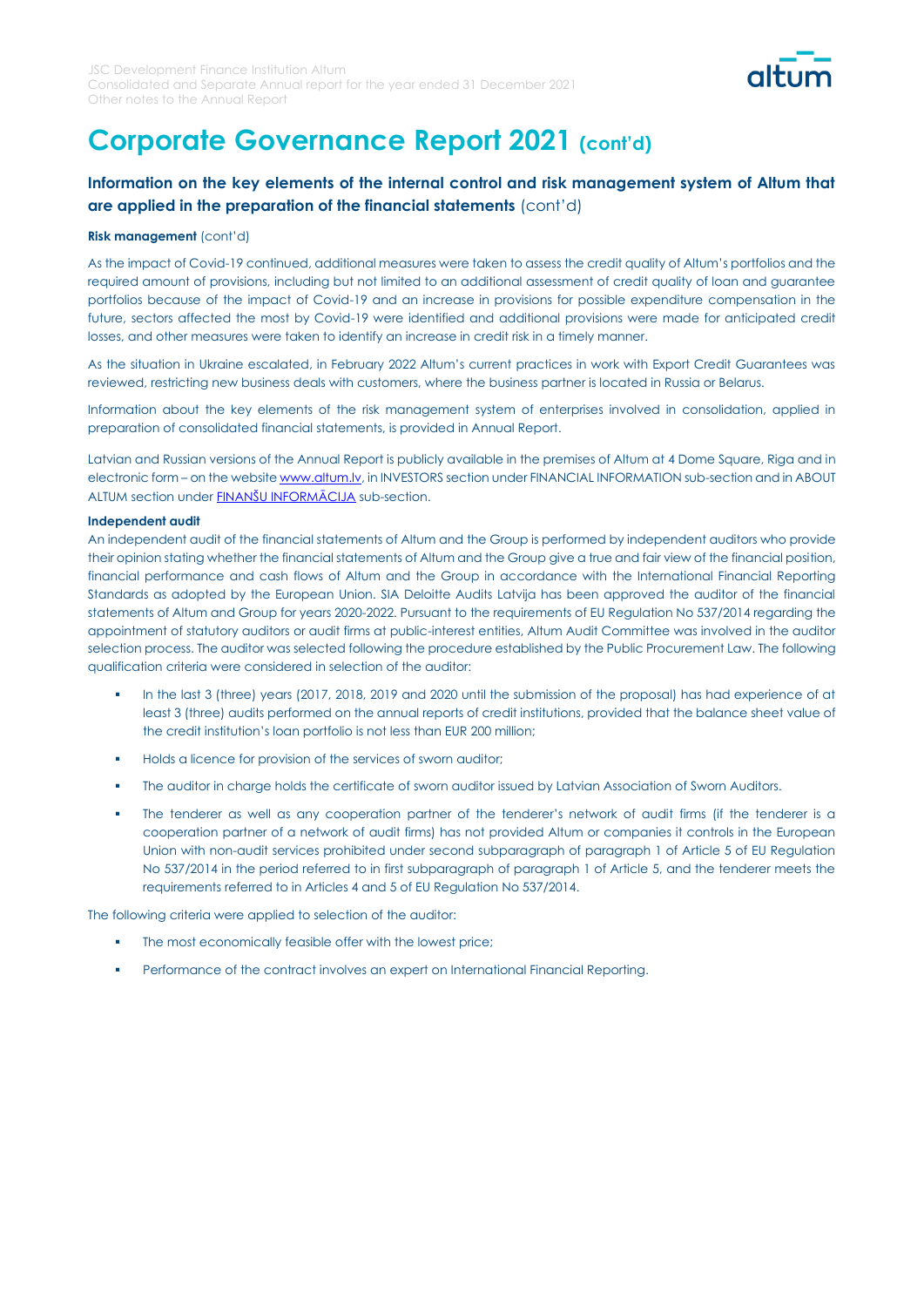

### **Contributing to sustainability**

In its day-to-day operations in implementing State-delegated functions to foster development of the national economy and voluntarily taking the responsibility for its impact on society and the environment, Altum acts in compliance with the organization's strategy and values.



Altum uses support financial instruments – loans, guarantees and investments in venture capital funds - to foster development of the national economy in areas defined as important and to be supported by the state, enhancing mobilization of private capital and financial resources. Altum has a long-term vision to attract financing for the purpose of ensuring the availability of resources to finance business projects important for the national economy.

The financial sector will play a key role in achieving the goals of the European Green Course, including the transition to a climate-neutral, climate-resilient, resource-efficient and equitable economy. Sustainability is a key part of Altum's business and strategy and is becoming an important strategic driver for the banking industry as well as for development finance institutions in Europe. Altum takes responsibility for the long-term impact of its daily economic, environmental and social activities and continuously works to reduce its impact upon the environment and with its sustainable strategy positively contributes to sustainable development and acting responsible in its business. Moreover, Altum intends to facilitate and support its clients' transition to a sustainable economy.

Altum's sustainability is based on the United Nations Sustainable Development Goals (SDG), which set out a global plan to eradicate poverty, combat inequality and tackle climate change by 2030.



The long-term efficiency of Altum can only be ensured by adhering to the principle of sustainable business, which consists of three interrelated and equally important aspects of ESG - environmental, social and corporate governance.

Since the beginning of 2021, Altum's management has made the integration of sustainable financing and ESG aspects into credit risk management and business processes one of its priorities. It is planned to develop ESG criteria and achievable sustainability indicators for financed projects, to integrate them into credit monitoring, to review the existing client portfolio by performing their analysis, as well as to phase out the financing of projects that do not meet the ESG criteria set by Altum.

In order to move towards the implementation of the principles of sustainable financing and environmental, social and corporate governance (ESG), ALTUM will

- Expand the range of sustainable financial instruments,
- **•** Improve the involvement of SMEs and MidCap in sustainability by providing them with adequate access to finance and certain incentives to achieve sustainability results,
- Increase financial sector and state support for the integrity of this sector,
- Develop internal processes for the establishment and monitoring of ESG,
- Improve the competence of employees in the evaluation of sustainable financing and ESG, as well as in risk management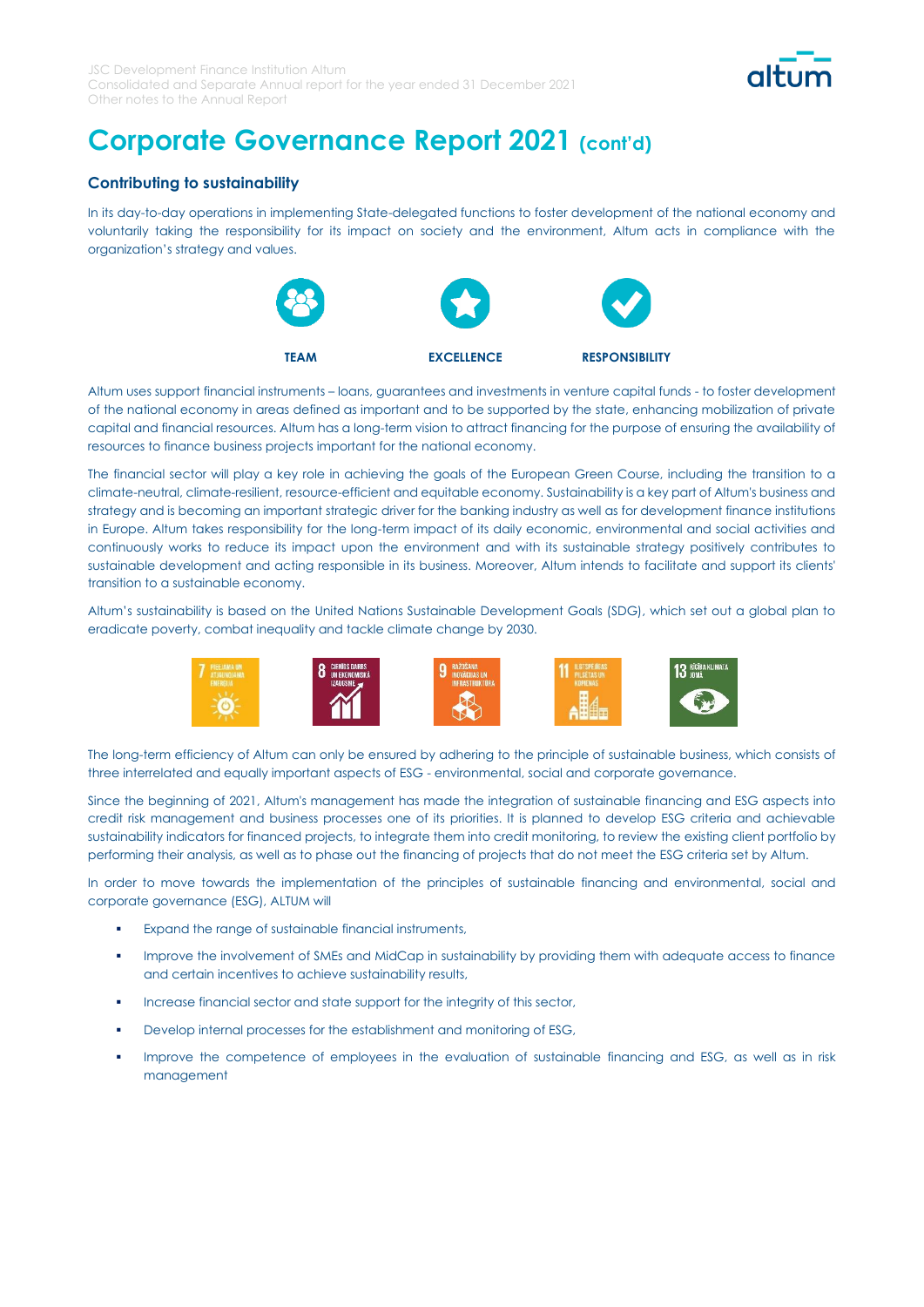

### **Contributing to sustainability** (cont'd)

Altum's level of ambition towards sustainable financing at Altum's portfolio level is undertaken voluntary, mainly driven by (i) stakeholders', like investors, credit rating agencies, peer group of European development banks, international lenders, Nasdaq, expectations towards Altum as development financial institution with large impact upon Latvian economy, and (ii) eligibility requirements for public funding available from the EU Cohesion Policy and/or RRF contributing to Sustainable Europe Investment Plan/Green Deal Investment Plan where Altum takes pillar role for issue of financial instruments to SME's in Latvia. As additional trigger is sustainable financing regulatory framework already effective for part of ALTUM's portfolio as well as the coming Taxonomy alignment regulatory framework. Although not mandatory for ALTUM but following the international finance institution sector practise the EBA (European Banking Authority) guidance on integration of ESG aspects in credit risk management, including loan origination and monitoring, has been reviewed and assessed for further integration in ALTUM's credit risk management processes.

The state support programs implemented by Altum will facilitate the implementation of projects that will be able to provide a positive assessment of the social and environmental factors related to the sustainability of companies and their impact on society with measurable indicators. The implementation of the programs will be monitored to achieve the planned results and objectives.

All new programs for which funding will be available from the Recovery and Resilience Facility (RRF) are sustainable in terms of the activities to be supported, only in different aspects, and can be divided into (i) climate programs that meet the requirements of the Taxonomic Environmental Requirements, (ii) digital transition program to increase productivity, and (iii) a afford able rental housing program with a social objective - reducing inequality.

Altum has identified and works closely with the organisation's stakeholders, recognizing Altum's special role in the economy and the needs of stakeholder, and helping to solve them. Altum recognizes and evaluates the social, environmental and economic impact of its operations and engages stakeholders on issues of mutual concern. By building relationships with stakeholders, Altum organizes and engages in consultations, partnerships, as well as organizes informative and educational activities.

In order to compile the Altum sustainability materiality matrix and to define the level of ambition for sustainable financing in the loan portfolio, a stakeholder identification, mapping and survey was conducted in late 2021, which allowed the identification of key aspects to be included in the sustainability content. The survey addressed more than 620 respondents from a variety of stakeholder groups, including employees, shareholders, customers, capital market participants, commercial banks, financiers and the financial industry, sustainability experts, education and science representatives, suppliers, NGOs, policy makers, the media, professional associations, business support organizations and supervisory and control authorities.

The survey asked respondents to rate Altum's performance in environmental, social and corporate governance to date, and to express their expectations regarding Altum's sustainability in the business environment, day-to-day operations, public support and development, and Altum as an employer.

One of the most important questions in the stakeholder survey was related to Altum's level of ambition, where respondents were asked to choose 1 to 3 directions for sustainable financing. Taking into account the stakeholder pool on Altum's level of ambition for sustainable financing, the TOP3 priorities include: (i) improving access to sustainable financing for small and medium-sized enterprises, (ii) facilitating projects that can deliver positive environmental and social impacts, and ( (iii) expanding the range of sustainable financial instruments.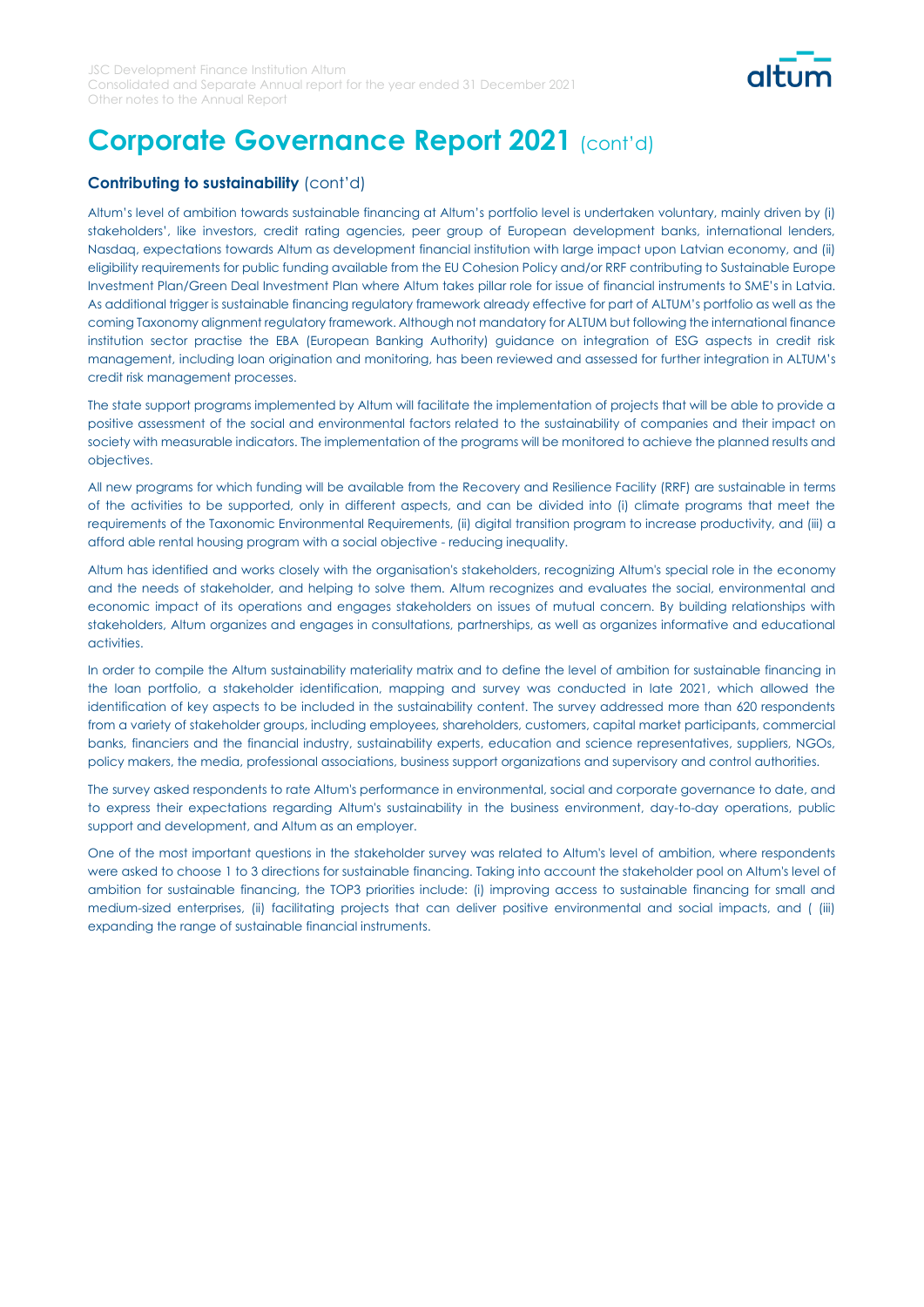

### **Contributing to sustainability** (cont'd)

Consequently, in the future, even more attention will be paid to the areas of sustainability, both by expanding the set of sustainable financing and improving its availability to companies, as well making financing-related decisions and improving ALTUM's internal processes.

As a result of this process, the most significant interests of stakeholders were identified and summarized in this table.



Altum is committed to follow the best industry examples in Europe that have taken a strong stance in defining the targets to be achieved and the sectors and projects not to be supported, regardless of the source of funding and already now they are not financing fossil-fuel energy generation projects. Among other things, Altum commits to define the level of ambition where the Green Asset Ratio for new loans and the existing loan portfolio would be set for both the 3-year period and until 2030. The next steps in integrating sustainable financing and ESG aspects into credit risk management are as follows:

- In the first half of 2022, it is planned to mark the existing green / sustainable assets in the portfolio;
- **•** In the first half of 2022, it is planned to approve the financial instruments of the Recovery and Resilience Facility;
- In December 2022, it is planned to review the existing programs, excluding toxic / brown projects. The "social" vs. "green" aspect will be assessed in the brown projects;
- In the first half of 2023, changes will be made in the regulatory enactments of the Cabinet of Ministers of the respective programs;
- In March 2023, it is planned to integrate ESG aspects into Altum credit risk management, covering all business and business support processes. Primarily the SME portfolio.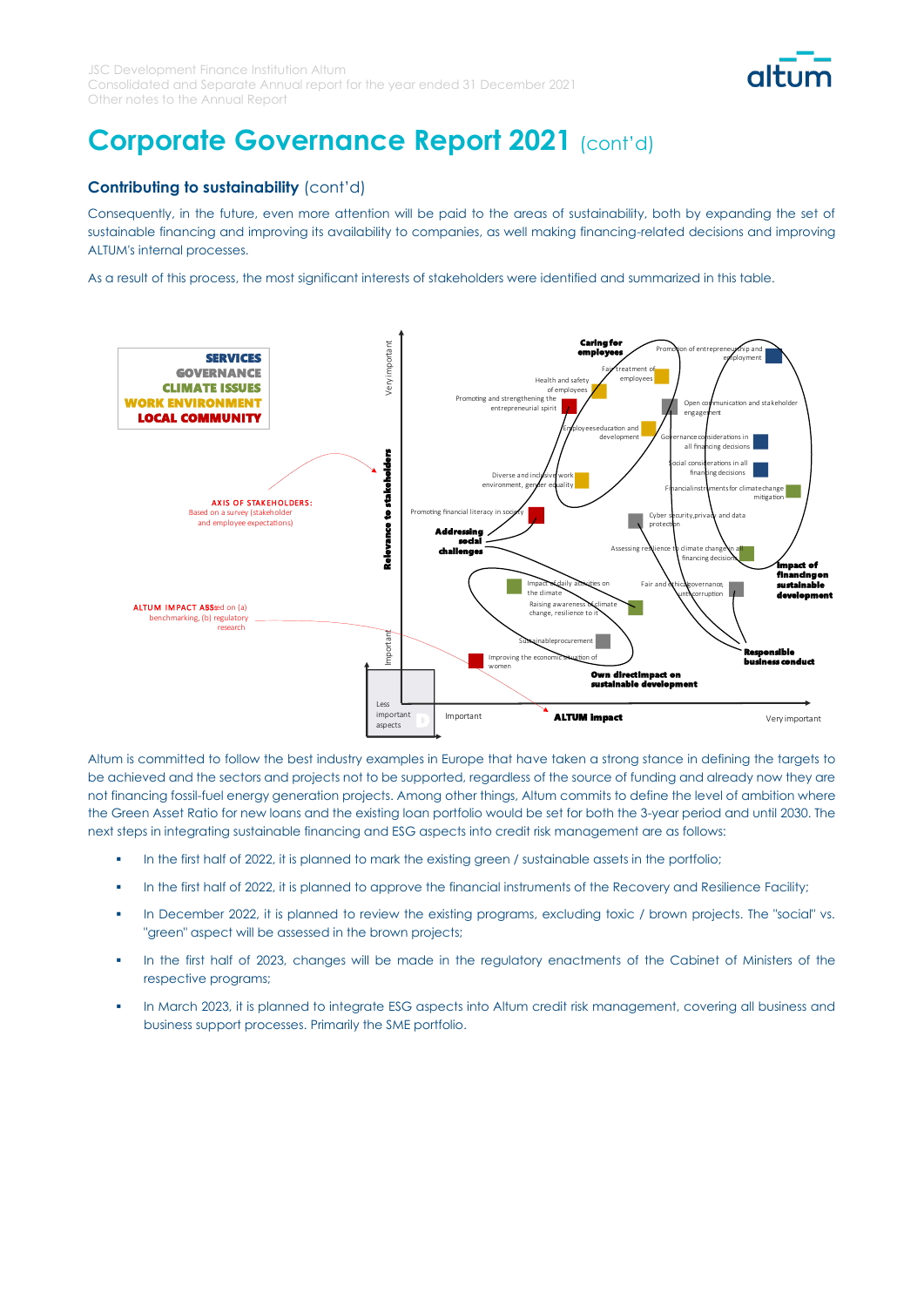

### **ESG – corporate governance**

Effective 2021, Altum follows the Corporate Governance Recommendations included in the Corporate Governance Code (hereinafter – the Code), endorsed by the Corporate Governance Advisory Board of the Ministry of Justice. The Code is available here.

Adherence to the principles of corporate governance contributes to value growth of the company in the long term, effective management and transparency. The principles are applicable at all Altum levels, creating a successful system of mutual relations between the Shareholder, the Council, the Board, employees, customers and society. In its day-to-day operations, Altum is engaged in open and trustworthy communication with all involved parties, as well as ensures compliance with Latvian and international legal norms and ethical standards.

In assessing the compliance of Altum's corporate governance system with the corporate governance principles set out in the Code and observance of these principles in Altum's operations, Altum observes the main aspects of corporate governance principles applicable to its operations, except for the principle "Independent members of the company's council".

Pursuant to Section 7 of the Law on Development Finance Institution, the members of Altum Council and Board are subject to the requirements as are provided in the Credit Institution Law for the members of the council and of the board of a credit institution.

The composition and period of operation of Altum Council and Board are determined by the Law on Development Finance Institution. Altum Council is composed of three members. Each shareholder has the right to nominate one candidate for the position of a Council member. Chairperson of the Council is a member of the Council nominated by the Ministry of Finance. Altum Board may not have more than five members. The Council appoints the chairperson of the Board from among the members of the Board. The term of office for the members of the Council and the Board is three years.

The procedure for nominating members of the Board and the Council is provided in the Law on Governance of Capital Shares of a Public Person and Capital Companies.

The holder of State capital shares or the Council of the capital company establishes a nomination committee to evaluate the candidates for members of the Board or the Council. The nomination committee includes representatives nominated by the holder of State capital shares or the Council and the Cross-sectoral Coordination Centre, as well as independent experts and, if necessary, observers with advisory rights.

Potential candidates for Board and Council members are selected by organizing a public application procedure for candidates. Exceptions are allowed only in cases provided for by the law if a member of the Council or the Board is elected for a new term or the candidate cannot be nominated in a time period that would ensure the Council or the Board's capacity to act.

If a candidate cannot be nominated in a time period that would ensure the Council or the Board's capacity to act, such candidate is appointed as a member of the Council or the Board who complies with the relevant criteria of professionalism and competence. A person elected in accordance with this procedure fulfils the official duties until the moment when a Council or Board member is elected pursuant to the nomination procedure laid down in the law, but not longer than for one year.

The procedure for nominating members of the Altum Council and Board achieves the objective of the Code's corporate governance recommendations and promotes good corporate governance within the company.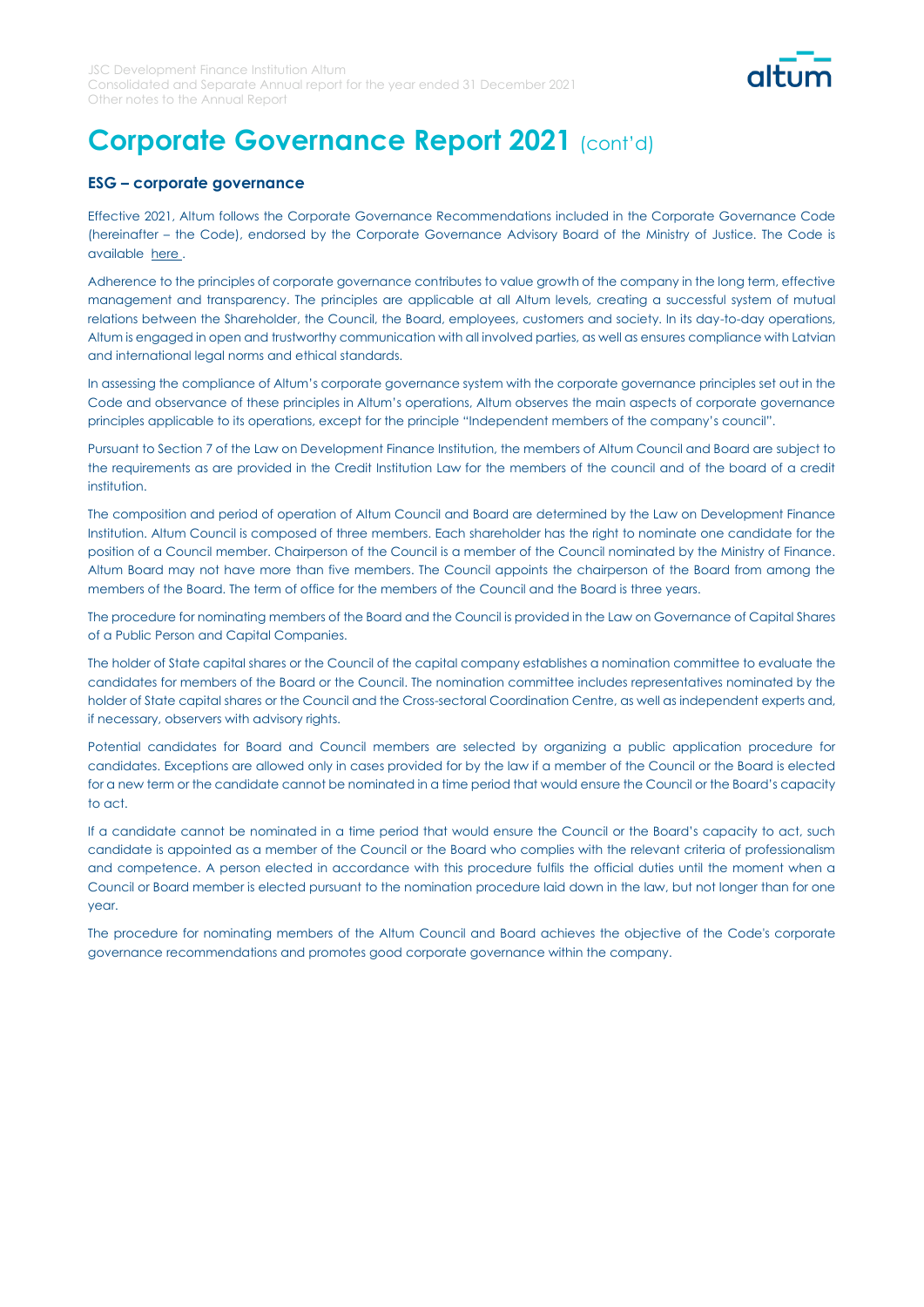

### **ESG – Corporate governance** (cont'd)

#### **Shareholder**

Effective involvement of shareholders in decision-making helps to achieve the company's financial and non-financial goals, as well as ensures the company's sustainable operation.



The State Secretary of the Ministry of Finance **Baiba Bāne** continues to serve as a representative of Altum's shareholders



The State Secretary of the Ministry of Economics **Edmunds Valantis** continues to serve as a representative of Altum's shareholders

Ekonomikas ministrija



Zemkopības ministrija

**Raivis Kronbergs**, State Secretary of the Ministry of Agriculture, has taken over as representative of Altum's shareholders, approved by the Cabinet of Ministers as the State Secretary of the Ministry of Agriculture on January 3, 2022.

This after the previous State Secretary of the Ministry of Agriculture Dace Lucaua resigned on December 31, 2021.

### **Council and Board**

A competent and experienced management is a prerequisite for a company's effective operations and decision-making, promoting the growth of the company's value in the long term.

The members of Altum Council have the necessary experience and competence, as well as a set of skills and knowledge, including on finance, business development management, as well as corporate strategy and financial management. The Council includes members of both sexes and upholds the principle of diversity.

Altum ensures a well-defined and comprehensible organisation of work and the availability of timely, high-quality and adequate information, which facilitates an effective performance of the Council's duties and council members' full involvement in decision-making. In 2021, the Council held 11 meetings, reviewing matters pertaining to Altum's supervision and management, as well as assessing the performance of the Audit Committee, the operation and independence of the Internal Audit Division, matters concerning the functioning of the Internal Control System, as well as the implementation and supervision of state support programmes. The Council took an active part in the development of the medium-term strategy for 2022-2024.

In 2021, Kristaps Soms resigned as a member of the Council, and an extraordinary shareholders' meeting on 22.03.2021 appointed Ilze Baltābola as an interim member of the Council until a candidate is selected in accordance with the nomination procedure stipulated in Section 31 of the Law on Governance of Capital Shares of a Public Person and Capital Companies.

Ieva Jansone - Buka was appointed a member of the Board from March 18, 2021. Ieva Jansone - Buka was selected for the post in a public tender for a three-year term.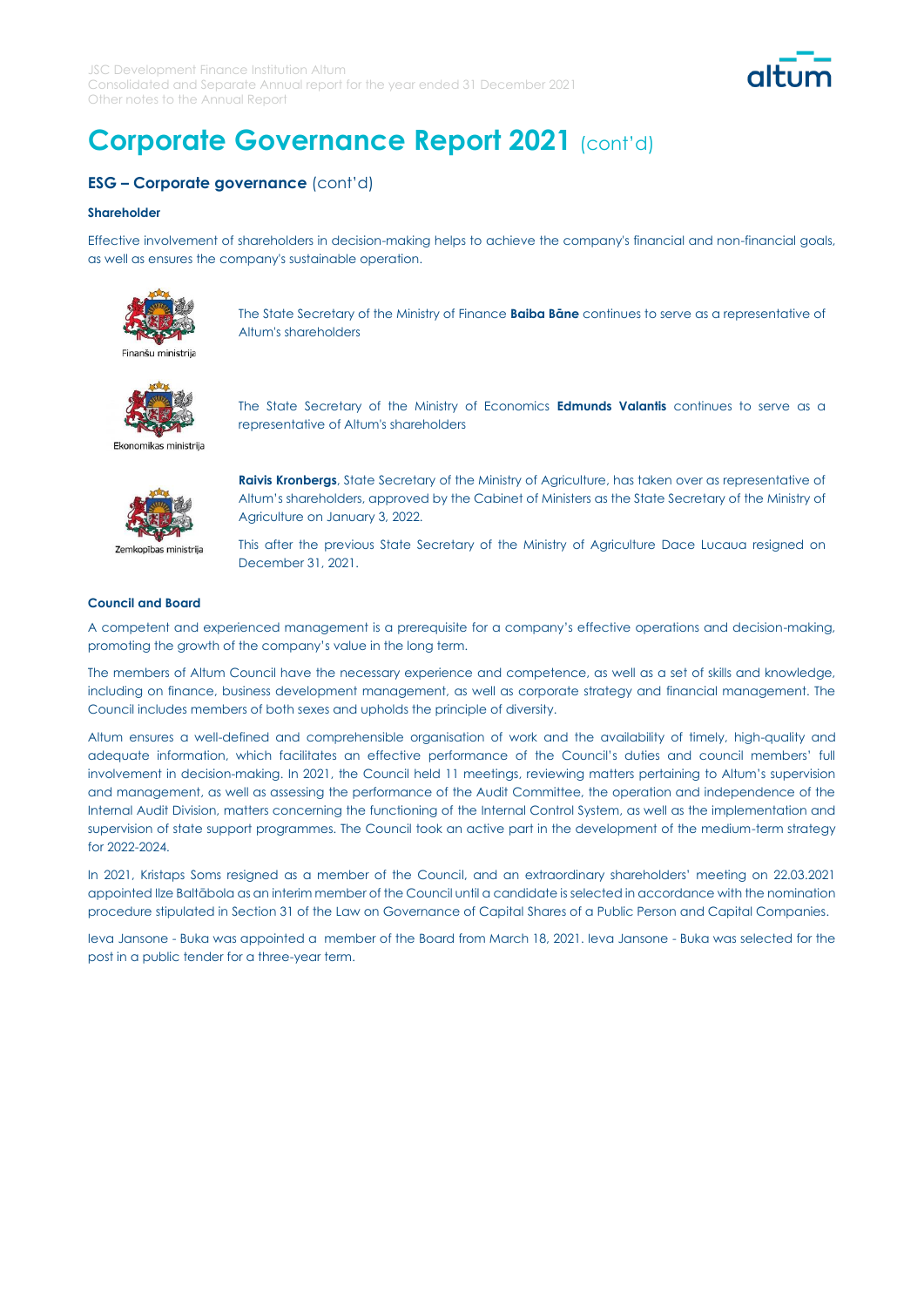

## **ESG – Corporate governance** (cont'd)

#### **Council and Board** (cont'd)

In 2021, the office term of three Board members ended, and on 27.05.2021 the Council decided to elect Reinis Bērziņš, Jēkabs Krieviņš and Inese Zīle to Altum Board for a new three-year term. The Council elected Reinis Bērziņš Chairman of the Board of JSC Development Finance Institution Altum. A new candidate for a member of the Board will be selected in accordance with the nomination procedure stipulated in Section 31 of the Law on Governance of Capital Shares of a Public Person and Capital Companies.

In 2021, the Board convened for 122 board meetings.

Information on Altum managers, who are also the managers of the Group, representatives of Altum shareholders, Altum Audit Committee and Altum's management is available on Altum's website www.altum.ly in the subsection Corporate Governance and Sustainability of the section ABOUT ALTUM.

The remuneration of members of the Council and the Board is determined by the laws and regulations of the Republic of Latvia – Law on Governance of Capital Shares of a Public Person and Capital Companies and the Cabinet regulations issued on the basis thereof. The legal acts establish a unified regulation for the remuneration of members of the Council and the Board of a capital company of a public person. The Cross-sectoral Coordination Centre's Guidelines for Determining the Remuneration of Members of the Board and Council of a Capital Company of a Public Person and a Public Private Capital Company define the procedure for paying bonuses or variable remuneration to the Board after approving the annual account and evaluating the performance of the company, its Board and Council in the reporting year.

#### **Transparency of the company's operations**

The transparency of a company's operations is the basis of effective investor relations and successful communication with shareholders and other interested parties. Altum regularly and timely informs shareholders and other interested parties about the company's business operations, financial results, management and other current matters, disclosing precise, full, objective, updated and true information. On its website the company publishes information on management, strategy and business areas, annual reports, as well as regulations, guidelines of the ethnic code, the company's key policies and the corporate governance report.

Information is disclosed in accordance with the time limits stipulated by law or immediately after an event that requires the disclosure of the information. Information is published in the Latvian and English language.

Altum has developed and adjusted information regulations, as well as regulations for internal and external communication. On behalf of the company, authorized persons answer inquiries made by investors and other interested parties, as well as communicate with the media. Since in October 2017 Altum started listing on Nasdaq Riga, Altum disclose information on a regular basis in accordance with the "Procedure by which Nasdaq Riga, AS issuers disclose information" and Altum's internal rules.

#### **Collective agreement**

Altum maintains social dialogue with employees and their representatives. *The Collective Agreement* provides additional guarantees to Altum employees, regulates rest time, remuneration and matters related to work safety, as well as upholds the principles of fairness, mutual trust, understanding and transparency. The Collective Agreement applies to all Altum employees with an employment contract signed for an indefinite term or for a period of not less than twelve months, and whose probation period specified in the employment contract has expired. At the end of 2020, the Collective Agreement did not apply to 4.6% or 10 employees with fixed-term contracts shorter than 12 months and 1.4% or 3 employees who had not yet completed the probation period provided in their employment contracts.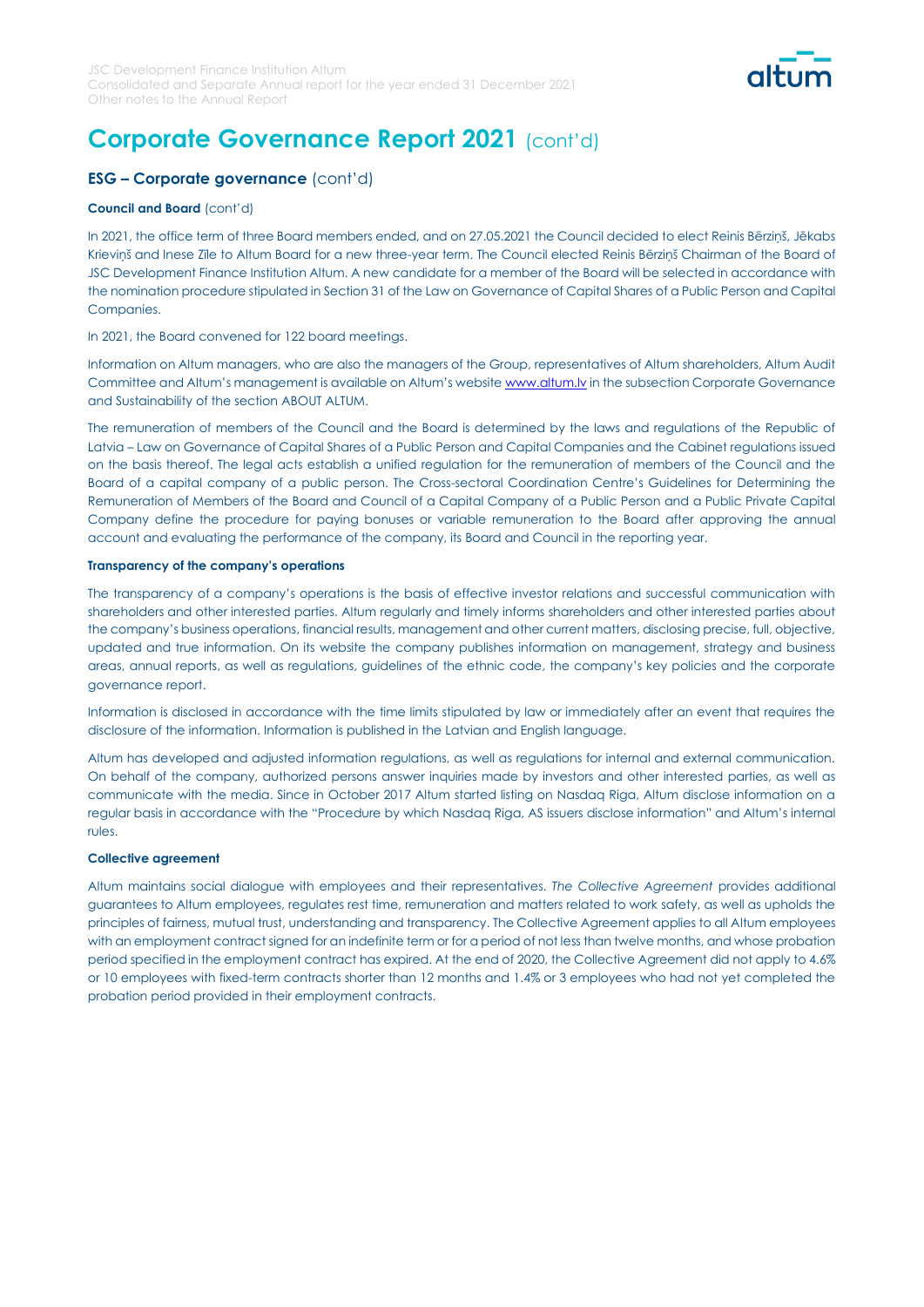

### **ESG – Corporate governance** (cont'd)

#### **Internal culture and ethical conduct**

Altum has zero tolerance for bribery and corruption and they are prohibited in any form, either direct or indirect. Altum does not engage in corrupt transactions and fully condemns such transactions. In order to ensure proper management of risks of corruption, bribery and conflicts of interest, Altum has established an internal control system that ensures preventive risk management and a control environment aimed at preventing corruption risks by precluding conflicts of interest, corrupt practices and bribery in decision-making and the work environment as a whole. By improving the professional competence of Altum employees and drawing their attention to the risks of corruption in the work environment, in 2021 Altum arranged for a group of employees to undergo the training "Bribery of Foreign Officials" and hear the lecture "Prevention of Money Laundering and Terrorism and Proliferation Financing: complying with personal data protection requirements" organized by the Corruption Prevention Bureau. Improving procedures for the prevention of corruption and conflicts of interest, a unform normative document was drawn up – *Rules for the Prevention of Corruption and Conflicts of Interest*, which provides a reporting procedure for employees to prevent conflicts of interests at work.

Altum's ethical principles are laid down in the Ethical Code and serve as the standard of conduct for Altum's management and all employees. The Ethical Code comprises guidelines for employees' day-to-day communication with colleagues, customers, business partners, which helps create a responsible, safe and comfortable working environment, which in turn promotes loyalty and ethical conduct among the employees, thus ensuring the attainment of the company's long-term goals.

Altum provides a number of secure and protected channels, including for **whistleblowing**, in order to detect any possible bribery or corruption activity, or any violation of anti-corruption laws and regulations. No complaints about corruption or whistleblowing reports were received in 2021.

The principles of personal data processing implemented by Altum, including in personnel selection procedures, provide information on how Altum handles personal data through its internal resources, including information systems. . Personal data means any information relating to an identified or identifiable natural person. Information about the processing of personal data is provided on Altum's [website](https://www.altum.lv/en/privacy-policy/) in accordance with Regulation (EU) 2016/679 of the European Parliament and of the Council of 27 April 2016 on the protection of natural persons with regard to the processing of personal data and on the free movement of such data.

#### **Events 2021**

**International credit ratings agency Moody's Investors Service** (Moody's) on August 12, 2021 published an updated analytical report on the company's credit assessment. On March 25, 2019 Moody's Investors Service (Moody's) affirmed the long-term issuer rating of the company (the Group's parent company) at Baa1, raising baseline credit assessment (BCA) from Ba2 to Baa3. The short-term issuer rating has been affirmed at P-2. The long-term rating has a stable outlook. Moody's first assigned the long-term issuer rating Baa1 to the company in June 2017. The long-term issuer rating Baa1 assigned to the company by Moody's is one of the highest assigned to a Latvian company. The high rating enables a more successful implementation of the Group's long-term investment attraction strategy of being a regular participant of the capital market and issuing bonds.

**In Nasdaq Baltic stock exchanges' initiative** *"Nasdaq Baltic Awards 2021"* Altum scored 81.47 out of 100 points in transparency, sound governance and investor relations excellence. The awards honour the companies with the best investor relations and the best shareholder return as well as the best performing stock exchange member. They also highlight the most significant stock exchange events – those with the most impact on the Baltic capital market's development. The Baltic stock exchanges' companies and members are assessed by local and international corporate governance and investor relations experts.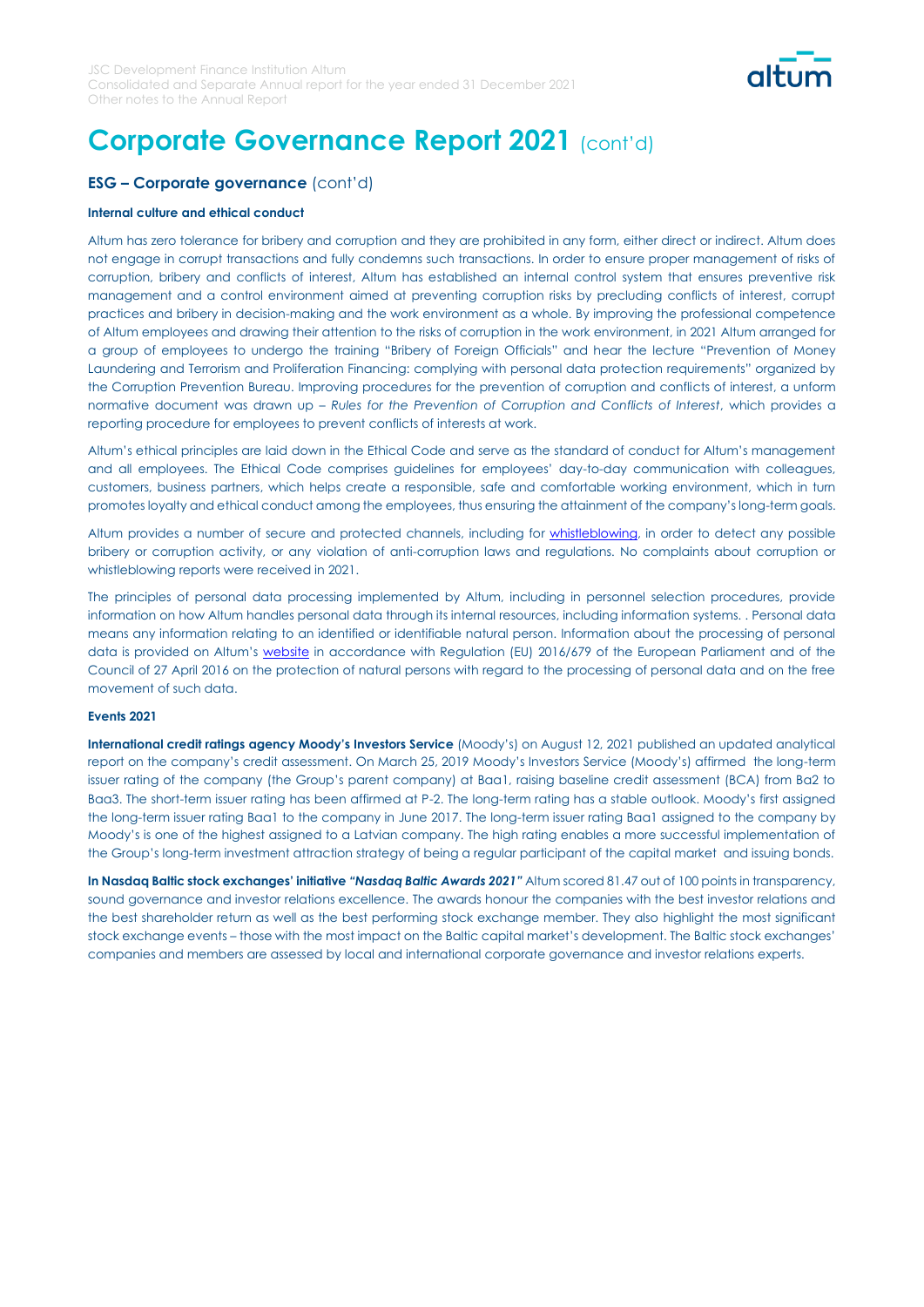

### **ESG – Corporate governance** (cont'd)

#### **Events 2021** (cont'd)



In 2021 Altum received the **Platinum or highest-category award of the Sustainability Index** evaluating companies' sustainability against international standards in all areas of corporate social responsibility. In 2019 for the first time Altum applied for the Sustainability Index maintained by the Institute for Corporate Sustainability and Responsibility and scored Silver Category, while already in 2020, Altum significantly improved its positions, scoring Gold Category.

The assessment of the Sustainability Index is one of the most obvious reflections of the invisible day-to-day work companies do, adhering to the principles of corporate sustainability and responsibility, balancing interests of shareholders, employees, customers, environment, business partners and other parties with sustainability rules, this becoming leaders of the future.



The Sustainability Index is a strategic management tool that helps companies assess their performance in five key areas: strategic planning, market relations, work environment, environment and local community. The assessment methodology has been developed by experts from the Institute for Corporate Sustainability and Responsibility, and the criteria are based on international experience and principles so as to provide an objective view of companies' approach to risk and process management. Further information about the leading experts in each assessment category is available on the website of the Institute for Corporate Sustainability and Responsibility.

### **ESG – Environmental aspect**

Altum runs a continuous environmental management and operational improvement cycle, including by revising its long-term and short-term environmental targets to find a balance between efficiency of business operations and their impact on the environment and quality of life.

Altum is aware of its impact on climate change, as well as the impact of climate change on Altum's operations. Our environmental policy defines our goals and commitment to pursue our operations, leaving as little negative impact on the environment as possible both directly and indirectly.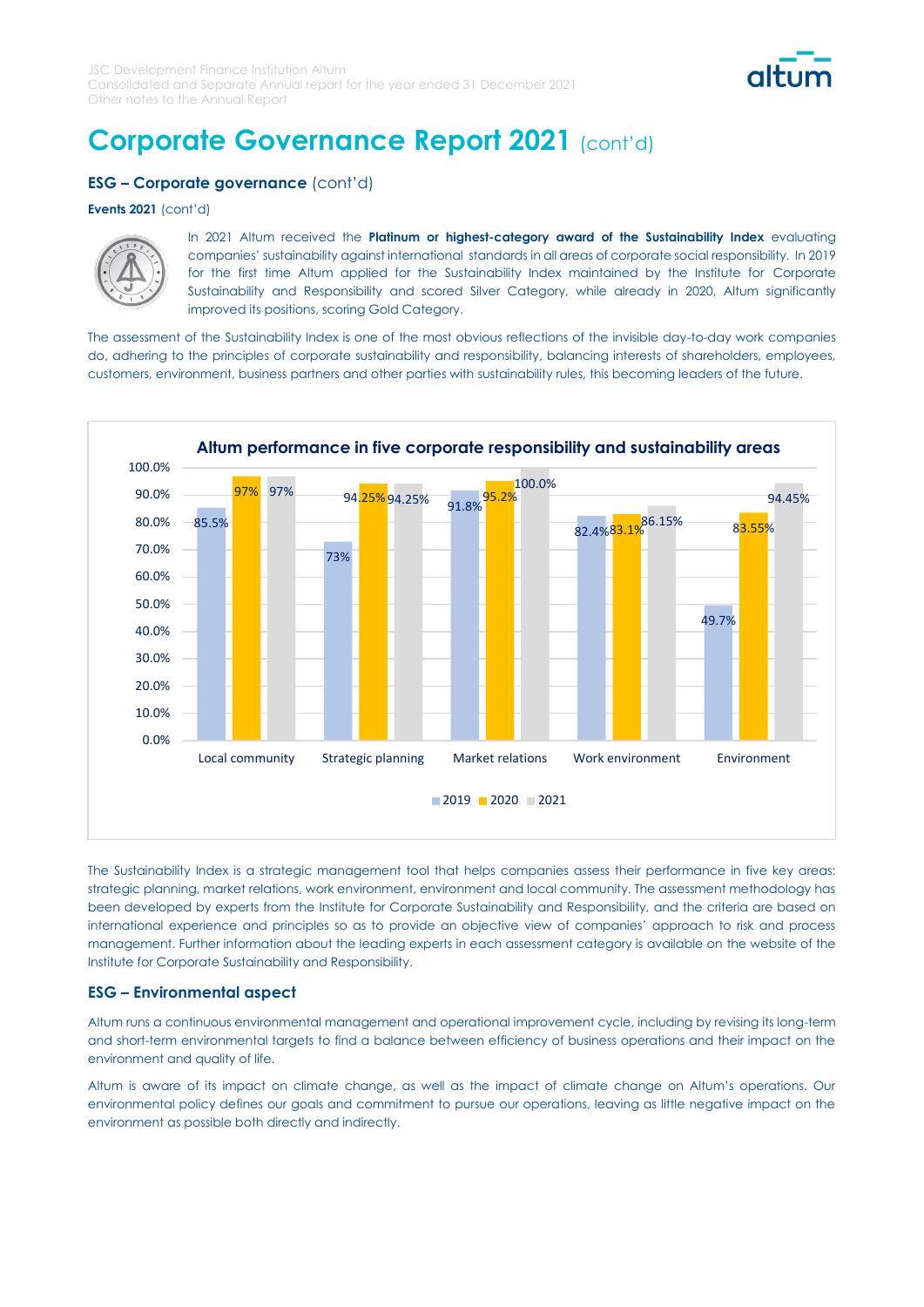

### **ESG – Environmental aspect** (cont'd)

As the Latvian development finance institution, Altum's impact on the environment is mostly indirect and is caused by providing support programmes to customers. As a state capital company and participant of the financial sector, Altum is aware of its high significance for attaining the ambitious goals of the National Energy and Climate Plan 2021-2030. Altum's credit policy and cooperation with other participants of the financial sector is reviewed in line with these challenges.

Altum provides a wide range of support to individual and corporate customers for improving energy efficiency. We have come to a strong conviction that sustainability is the future of Latvia's residents, entrepreneurs and ourselves. Altum defines business sustainability as the creation of long-term value, taking into account economic, ethical, social and environmental considerations. We have taken notice of the latest laws and regulations and their requirements promoting the supervision and reduction of the impact of climate change. Altum has started work to prevent ESG related risks in credit risk management and business processes. A correct management of ESG risks is a sound business practice that must be implemented by Altum, our customers and cooperation partners.

Altum focuses on sustainable development and innovative solutions for ensuring financial stability.



**CICERC** 

Medium Green

Already In 2017 Altum issued bonds as series of notes quoted on Nasdaq Riga for the total face value of EUR 20 million being in compliance with the Green Bond Framework, becoming the first national development institution of a Central and Eastern European country to issue green bonds. In the 2<sup>nd</sup> half of 2021, the Green Bond Framework was updated, taking into consideration the

Green and Social Bond Principles published by the International Capital Market Association in June 2021. In order to assure investors that the funding raised by the green bonds will be used by Altum to invest in environment-friendly projects and help reach specific environmental objectives, CICERO (Centre for International Climate and Environmental Research, Oslo) prepared an independent opinion on the Green Bond Framework and graded the bonds **Medium Green**, which is equivalent to the grading received in 2017.

The funding attracted from the issue of the Green Bonds is used to fund sustainable business projects in the fields of energy efficiency, energy generation from renewable energy resources, green buildings and sustainable transportation, including energy service companies (ESCO) that provide services to the companies in these fields.

To make sure the investors can follow Altum's Green Bond investments and gain an insight into the supported projects, in September 2021 Altum published an annual report to investors. The report is available at webpage.

As of the date the report to investors was prepared, the amount of loans granted since the launch of the energy efficiency program reached EUR 18.1 million, of which EUR 15.7 million had been disbursed. Since the implementation projects in all four segments is very time-consuming, financing is disbursed with a 9-12 month delay after the financing is granted.

The planned reduction of CO2 emissions for projects finances via green bonds is 7945 tons of CO2 per year, or 0.44 kg of CO2 emissions per EUR 1 loaned.

The largest share of loans, or 75%, have been issued in the energy efficiency segment, which by the number of projects and financing, is ahead of the renewable energy, sustainable transport and green building segment, but , but as the activity in the three latter segments continues to increase, a better balance is likely to be struck. Energy efficiency investment projects are being implemented not only by companies but also in the municipal sector, where solutions for heating systems are mainly implemented. Several ESCO projects in the field of lighting and technology should also be highlighted. Slowly but irreversibly, Latvian companies are beginning to realize the need for green and sustainable investments, considering not only gains these investments bring to the mitigation of climate change but also to immediate financial benefits of the company by decreased consumption of energy resources and maintenance.

In September 2021, Altum became the first company from Latvia to join the **Nasdaq Sustainable Bond Network** with its green bond issue.

In the autumn of 2021 Altum started improving employees' competence in Green Deal areas, so they could be able to promote and explain the essential role of sustainability and ESG aspects in business customers' development and ability to successfully operate in supply chains. Work on educating the employees will continue in 2022.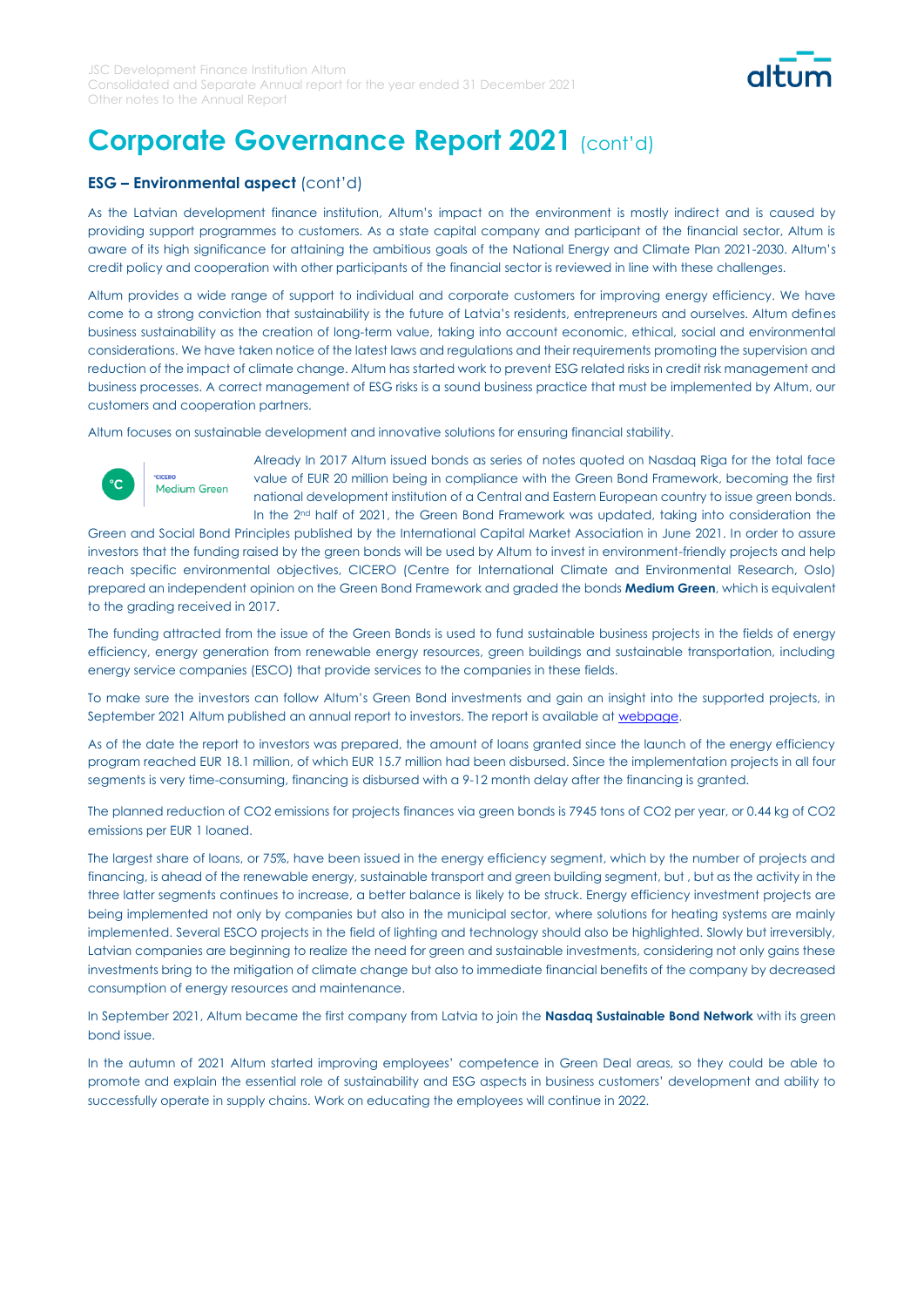

## **ESG – Environmental aspect** (cont'd)

### **Reducing own impact**

Even though Altum, as a development finance institution, has a relatively small direct impact on the environment, Altum aims to further reduce its direct impact on the environment. Altum makes sure it produces as little waste as possible, sorts waste,

provides separate containers for batteries (hazardous waste) at its offices, promotes recycling and reducing of greenhouse gas emissions that are directly related to Altum's operations.

To meet the environmental commitments, work is ongoing to improve the energy efficiency of operations and buildings, reduce the number of business trips by using remote meetings format, and to make a transition to an energy efficient transportation fleet for the company's needs.

In 2021 we produced:

**48.7% less CO2 emissions** than in 2018, 22.4% less than in 2019 and 19.7% less than in 2020.

113 tonnes of CO2 emissions, **or 0.51 tonnes per Altum employee** (220 tonnes, or 0.99 tonnes of CO2 per employee in 2018)

Evaluation of **the intensity of CO2 emissions against Altum's gross portfolio of financial instruments** shows that while in 2018 Altum produced 0.42 tonnes of CO2 emissions per EUR 1 million portfolio of financial instruments, **in 2021 these were only 0.12**  tonnes of CO2 emissions per EUR 1 million portfolio of financial instruments. This has been achieved by significantly increasing the portfolio of financial instruments (in 4 years it has grown by 69.3%) and reducing CO2 emissions (in 4 years CO2 emissions have decreased by 48.7%).

CO2 emissions are calculated for the consumed electricity, thermal energy and fuel. We achieved this by improving the energy efficiency of Altum's offices, electricity consumption of appliances, upgrading the outdated transportation fleet, as well as improving work arrangements so that more and more tasks could be performed remotely.



After introducing in 2019 a new document and process management system, which ensures a fully digital workflow of documents, including the coordination, approval and publication of normative documents in ALTUM Normative Base, preparation and signing of instructions, as well as the workflow of incoming and outgoing documents, **we reduced paper consumption threefold in 2021.**

Altum pursues a continuous cycle of environmental management and performance improvement, including by revising long and short-term environmental performance targets. Environmental management principles and performance are available on the Altum [website.](https://www.altum.lv/lv/par-altum/vides-parvaldibas-principi)

### **ESG – Social aspect**

Social aspect refers to the trust and support of shareholders, employees, cooperation partners, customers and the public.

#### **Employees**

Altum cares for the well-being of its employees by providing opportunities for growth, adequate working conditions, as well as social guarantees and social security measures set out in the collective agreement. Altum pursues an organizational culture that values mutual respect, diversity, inclusive environment and the principle of equality, as well as creates conditions in which these values are respected, maintained and developed. The work environment and processes are designed so as to prevent the possibility of human rights being infringed upon or violated.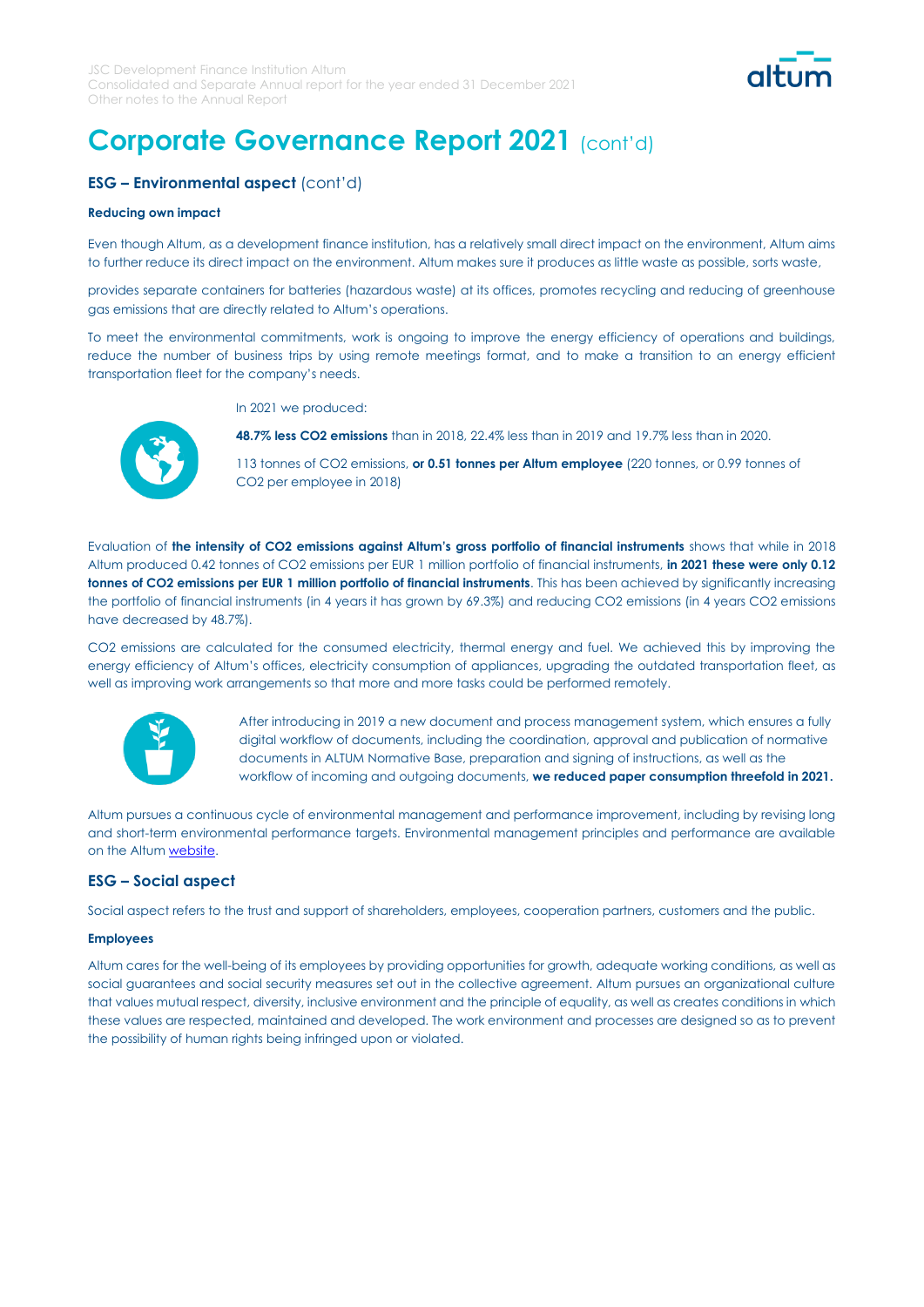

## **ESG – Social aspect** (cont'd)

#### **Employees**(cont'd)

In order to attract qualified, professional and motivated personnel, Altum has been implementing and continues to implement personnel selection procedures based on clear principles. The laws and regulations of the Republic of Latvia contain extensive provisions that regulate non-discriminatory treatment, and Altum fully complies with these provisions. The existing staff has been built by matching professional competencies required by Altum with the labour market offer.

Employee turnover in 2021 was 7.1%. Last year, applications for 33 vacancies were announced. All employees had the opportunity to participate in personnel selection competitions, and two vacancies were filled by Altum employees. In 2021, there were no long-term vacancies, which points to a positive image of Altum as an employer and quality recruitment process.

Altum has observed that employees with different experiences and attitudes are able to respond more effectively to customers' needs, find innovative solutions, thereby increasing productivity and efficiency. Working with employees of different age groups, we successfully combine the enthusiasm of youth with many years of experience and knowledge.

The average number of employees in 2021 was 223 – 65% were women and 35% men. 8% of employees are younger than 30, 66% are between the ages of 31 and 50, 26% employees are over the age of 51. The average age of Altum employees was 44 years in 2021.

In 2021, Altum had 43 top and medium-level managers, of which 56% were women and 44% men. 77% of managers are 31 to 50 years old, 23% of managers are older than 51 years. Altum employed 180 specialists in 2021, of which 67.8% were women and 32.2% men. 10% of these employees are aged 20 to 30, 65% of employees are aged 31 to 50, and 25% are older than 51 years.

Altum's Ethical Code prohibits discrimination. An Ethics Commission has been set up at the company and procedures have been introduced for reviewing ethical violations, complaints and proposals. One employee complaint was received in 2021, in line with the procedures of the Ethics Commission.

All Altum employees have written employment contracts and official registration of employment relationships is provided to ensure that the relevant state institutions receive all the necessary information. In 2021, Altum employed an average of 196 employees with an open-ended employment contract and 27 employees with a fixed-term employment contract. In cooperation with higher education institutions, in 2021 Altum provided internships for students from 3 higher education institutions.

Working conditions, remuneration, benefits and other conditions are designed to ensure equal opportunities for all employees and also to facilitate the work-life balance and parental responsibilities. In 2021, Altum did not receive any complaints about violations of working hours, remuneration or absence that would constitute human rights violations.

Altum operates in full compliance with Latvia's laws and regulations, which are in line with the UN standards on forced and child labour, and does not engage in forced or illegal child labour. The Ethical Code sets out the basic principles of fair treatment and prohibition of harassment, as well as provides the guidelines for the development of employment relationships between employees, the desired attitude and conduct, as well as the course of action in case of possible violations. In 2021, Altum received no complaints about forced or illegal child labour, harassment in the workplace, violations of employees' human rights or other ethical issues.

#### **Diversity management**

In line with the Diversity, Equality and Inclusion Policy, Altum supports diversity and equal rights in the selection, growth and development of personnel, without supporting or encouraging in any way discrimination against individuals on the grounds of race, religion, age, origin, sexual orientation, disability and other aspects.

As a member of the Latvian Diversity Charter, Altum is one of the official ambassadors for diversity in business and the workplace. Altum strives for respect for diversity both in the workplace and in Latvian society as a whole. In order to improve Altum employees' understanding of diversity management issues, promote a positive attitude towards diversity and encourage the ability of society to see diversity as an opportunity rather than a disadvantage, in 2021, several Altum employees participated in training "Skatu Punkti: Ievuguvmi" ("View Points: Benefits") organized by the Society Integration Fund, the Institute of Corporate Sustainability and Responsibility and organization development centre Spring Valley.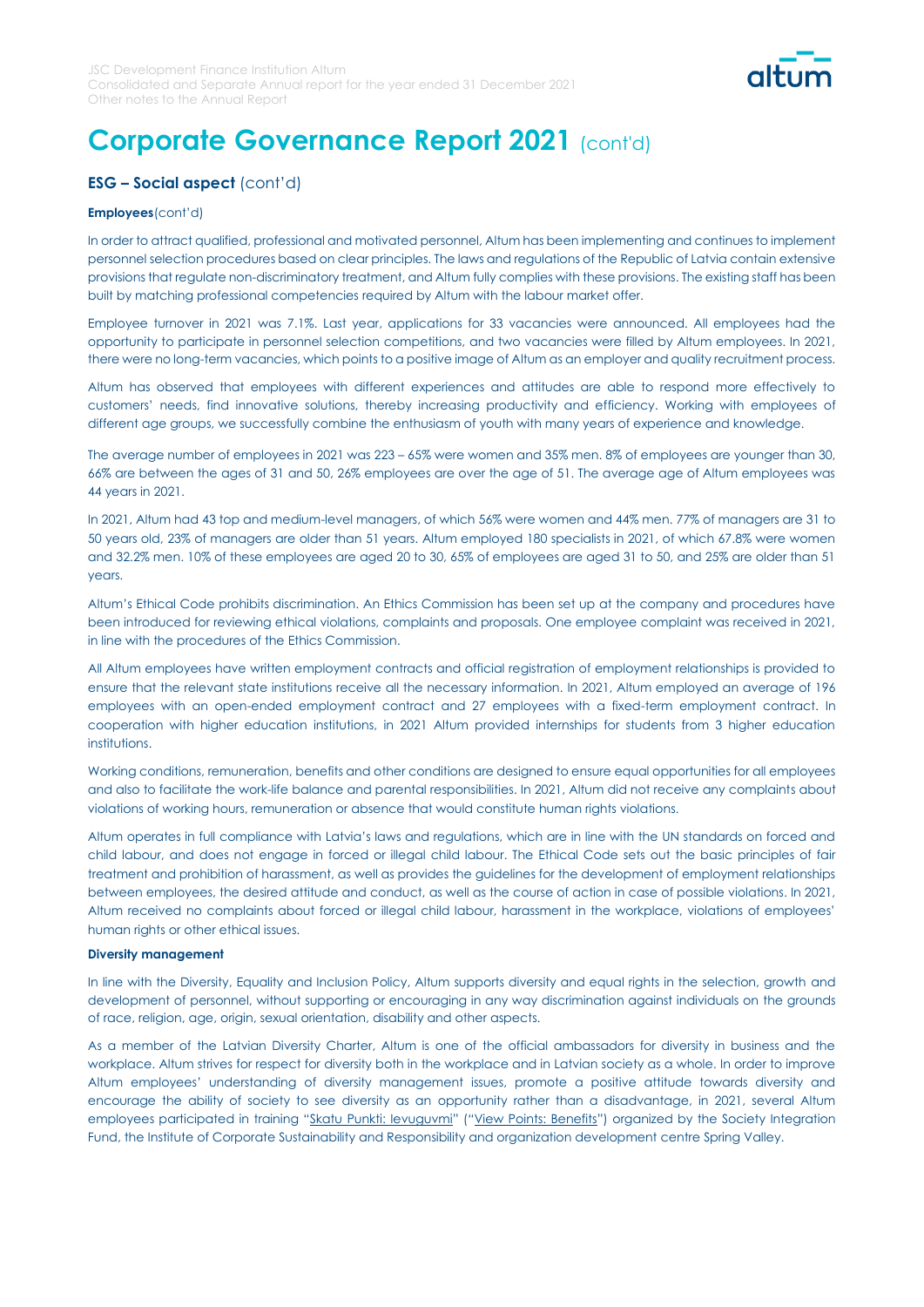

### **ESG – Social aspect** (cont'd)

#### **Staff training, competence development**

Staff training and development is an important part of the staff management system. Altum, in accordance with its strategic goals, is involved in raising the qualification of employees, continuous development of their skills and knowledge, and the opportunity to gain diverse experience within the company. The aim of staff training is to improve job performance and efficiency, develop the skills needed for the job, provide additional skills for professional growth and prepare employees for new positions and responsibilities. The most suitable solutions for increasing professional development and competence are used in the organization of the training process.

Employee training and professional development in 2021 was organized in accordance with Altum's strategic goals and training needs identified in the annual professional assessment. In 2021, remote learning has become the dominating way for development of professional skills and competencies. Altum employees were offered to participate in 129 different training activities (courses, seminars, training with tests, conferences, etc.), which were attended by 98% of employees. A training on protection and processing of personal data with a concluding test was organised for all employees. Most of the employees participated in internal training on lending issues (31 training activities), lectures and discussions on promoting well-being (20 activities), use of IT systems (2 lectures). For development of leadership and management skills, medium-level and top managers participated in 19 different training activities.

Raising of employees' competencies on sustainability and sustainable business had been in the focus of customer service network in 2021. Considering that in 2022,Altum is significantly expanding its support programs which in turn sets the need for more detailed specialisation of regional employees, customers' demands promote improvement of client service and lending processes that require closer engagement of employees in the improvement of these processes, the principles of the Competency Teams have been improved. One of the main tasks of the Competency Teams is to increase competence levels within team profiles and share knowledge and practical experience among regional colleagues in cooperation with Competency Teams leaders and program owners.

#### **Remuneration**

Altum's remuneration policy provides for uniform and fair principles for all employees, based on the strategic goals and performance indicators, and promotes employee development and loyalty to the company. Altum has implemented a financial motivation system for employees, which ensures that employees are systematically evaluated and remunerated in accordance with the quality of work they do, initiative, work intensity, and contribution.

Altum publishes information about the principles of remuneration policy alongside the fundamental principles of Altum's code of ethics, which are available at www.altum.lv, under section ABOUT ALTUM, sub-section [Personnel/Vacancies.](https://www.altum.lv/lv/par-altum/personals-karjera/)

Altum participates in the financial sector remuneration survey on a regular basis in order to ensure effective application of the remuneration policy, to balance the remuneration level with the remuneration level in the labour market.

#### **Team-building**

Altum strengthens the team spirit and maintains a positive work atmosphere through internal communication fostering cooperation and team-building activities, encouraging active involvement of employees in areas of common interest. Due to the restrictions on gatherings in person, no traditional events were organized for the company's employees in 2021, but team-building and recreational events strengthening the team spirit were organized remotely in a virtual environment, and there were outdoor team-building events for different individual departments.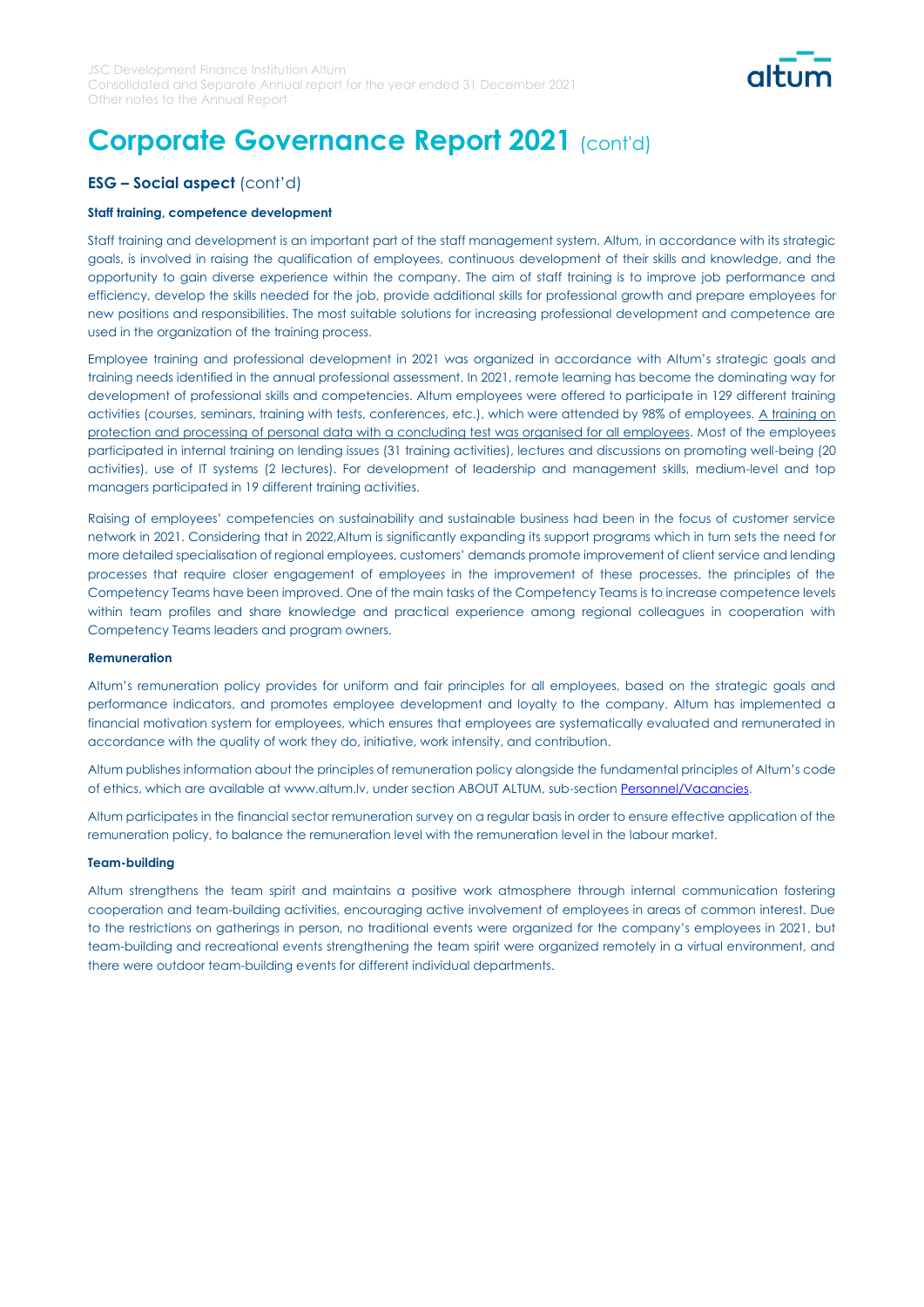

### **ESG – Social aspect** (cont'd)

### **Work environment, safety, well-being**

Tidy, comfortable and aesthetic work environment and working conditions suited to the health condition of each employee are important to Altum. Altum promotes employees' awareness of occupational health and safety and preventive care for their health. Based on the opinions of employees, the work environment and technical equipment are constantly being improved with the aim of providing all workplaces with ergonomic equipment. In order to promote employee responsibility for the environment, Altum educates and informs employees about topics related to environmental protection and the company's environmental goals.

In 2021, Altum paid special attention to measures for safe and healthy work environment in connection with the spread of the Covid-19 virus. By taking timely and well-thought-out measures to limit the spread of the virus, including by providing teleworking opportunities, Altum has avoided an epidemic in the workplace and has been able to ensure uninterrupted and full-fledged work of the employees. Work organization at Altum and measures to prevent the spread of Covid-19 in the workplace are aimed at minimizing meetings between employees and third parties (both when travelling and meeting with customers or partners), providing for remote work opportunities, limiting in-person meetings, introducing distancing requirements and requirements for the use of respiratory protective equipment in the workplace, taking employees' and visitors' temperature, not allowing employees who have returned from countries with mandatory self-isolation requirement upon arrival, sick employees, contacts of sick persons and employees with any typical symptoms to come to work.

Altum employees are provided with the necessary collective and individual protective equipment in their daily work, premises and workplaces are regularly disinfected.

In order to support the mental health of employees and draw their attention to well-being matters, and considering the specifics of the remote work and the growing work load due to development of Covid-19 support programme and customer service, in 2021employees were offered educational online lectures on stress management and well-being, and a project "Health month" was implemented. Employees are periodically surveyed about their well-being, working environments, etc. during remote work to monitor their well-being level.

In 2021, there were no accidents at work in Altum and no occupational diseases were detected, as well as no complaints about occupational safety were received. In order to learn about the working environment safety and cases of near accidents, employee survey was organised. Employees were able to share their opinion about the working environment, and their attention could be repeatedly drawn to practical safety measures, for example, the location of the medical emergency kit, evacuation signs and fire safety rules.

#### **Customers**

Improvement of availability of Altum services is closely related with results of customer satisfaction survey. In 2021, an on-line customer survey was introduced for all lending services. In a year, an especially good assessment was received on how customers evaluate knowledge and professionalism of Altum employees. The highest assessments "good" and "very good" was given by 18% and 72% of customers respectively, which together accounts for 92%.

Asked whether the customer would recommend Altum services to his/her family, friends and acquaintances, 24% of customers responded "likely", 70% said "definitely, yes", and the overall positive assessment reached 94%.

Efficient and successful customer service during the crisis significantly depends on the ability to serve customers remotely. Altum offers fully remote customer service, starting from consultations and loan application to decision making.

Improving the remote service and taking care of reducing circulation of paper documents, motivating training of employees on use of electronic signature, signing cooperation documents with customers, were organised throughout the year. In a year we observed growing awareness among employees and customers that resulted in a significantly bigger share of electronically signed documents.

Also, use of several customer service instruments were improved, for example, usability of customer portal mans.altum.lv, customer-friendly loan application format was introduced.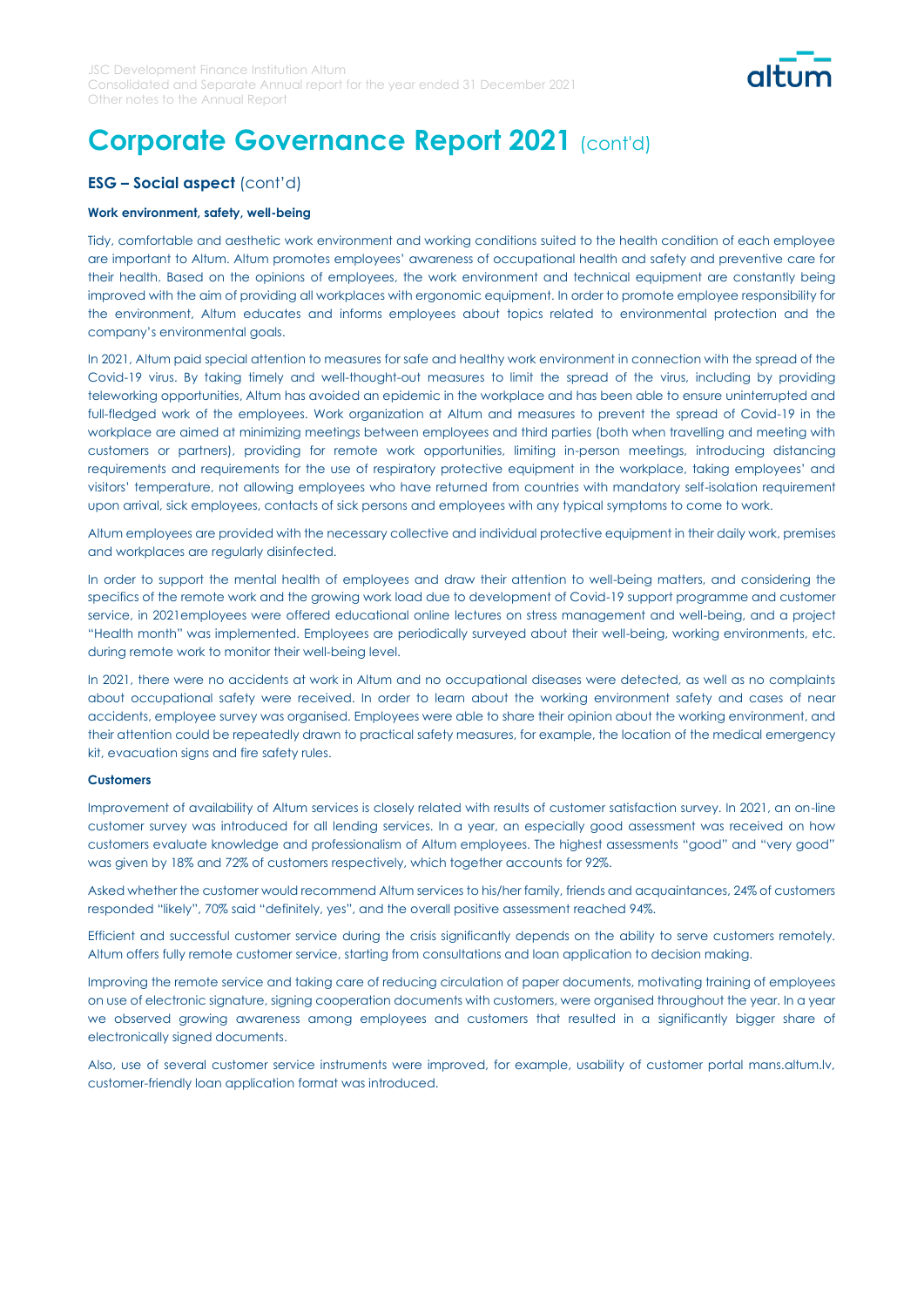

### **ESG – Social aspect** (cont'd)

### **Community support, contribution to development of local community**

In promoting cooperation between science and business, youth involvement in research, quality of research and commercialization of innovative ideas, Altum cooperates with the Latvian University of Life Sciences and Technologies, fostering the emergence and implementation of innovative agricultural solutions, and with BA School of Business and Finance to achieve more meaningful connection between studies and the development of the financial sector.

Altum's operations are very important for the country's economic growth. That is why, by engaging in community support activities and supporting organizations, projects and programmes, Altum focuses on initiatives that encourage entrepreneurial activity, improve public welfare and foster environmental protection. Altum does not make donations, but supports projects, financially and with the help of volunteers, that help promote and foster entrepreneurship, innovation, education, meaningful use of the available state aid instruments, and other activities that promote public welfare, environment protection and Latvia's economic growth.

When considering engaging in specific community support activities, Altum's decisions are based on the objectives, policies and values it has defined as a state-owned company, while involved in the implementation of support activities are Altum employees and the general public. The way of involvement and the amount of funding that Altum mobilises for community support projects are determined by Altum's operating strategy and budget, which is approved by the company' Management Board and shareholders.

Initiatives supported in 2021:

|                                                    | <b>5G Techritory</b>                                                                                      | Promoting the Baltic Sea Region countries' cooperation in<br>digital infrastructure                                                                                                                                                                                                                                                 |
|----------------------------------------------------|-----------------------------------------------------------------------------------------------------------|-------------------------------------------------------------------------------------------------------------------------------------------------------------------------------------------------------------------------------------------------------------------------------------------------------------------------------------|
| Innovations,<br>infrastructure                     | Three Seas Initiative Investment<br>Fund (3SIIF)                                                          | Promoting a new financing initiative to support transport,<br>energy and digital infrastructure projects in Central and<br>Eastern Europe, contributing to the region's economic<br>development and quality infrastructure                                                                                                          |
|                                                    | Investor of the Year                                                                                      | Popularization of venture capital investments and their<br>positive effect on the national economy of Latvia,<br>highlighting the most successful private and corporate<br>investment deals                                                                                                                                         |
|                                                    | Culture support program during<br>Covid era                                                               | In order to ensure uninterrupted operations of the culture<br>industry and respectively organization of events important for<br>the community, we organized seminars about the support<br>instruments for this sector with a goal to ensure planning and<br>organization of these events after the Covid restrictions are<br>lifted |
| Development<br><b>of</b>                           | <b>Business experience days</b>                                                                           | Promoting sharing of knowledge among entrepreneurs for<br>successful business development in cooperation with partners<br>- LCCI and Swedbank                                                                                                                                                                                       |
| business<br>environment                            | Countryside Will Be! competition<br>(Laukiem būt)                                                         | Promotion of entrepreneurial activity in rural areas by<br>involving young people, fostering the development of their<br>competencies and involvement in rural entrepreneurship in<br>cooperation with the Latvian Rural Advisory and Training<br>Centre, while promoting a more balanced regional<br>development in Latvia         |
|                                                    | Financial Literacy training for<br>business representatives who<br>plant to apply for EU and state<br>aid | Set of seminars "Status of companies experiencing difficulties"<br>on how to organise the accountancy and legal liabilities in<br>order to attract EU funds and state aid easily and simply                                                                                                                                         |
| Eeffect<br>upon<br>environment, green<br>thinking, | Living Warmer campaign and<br>Most Energy Efficient Building in<br>Latvia project                         | Promoting energy-efficient practices in households and<br>business environment, emphasizing both financial and<br>environmental benefits thereof                                                                                                                                                                                    |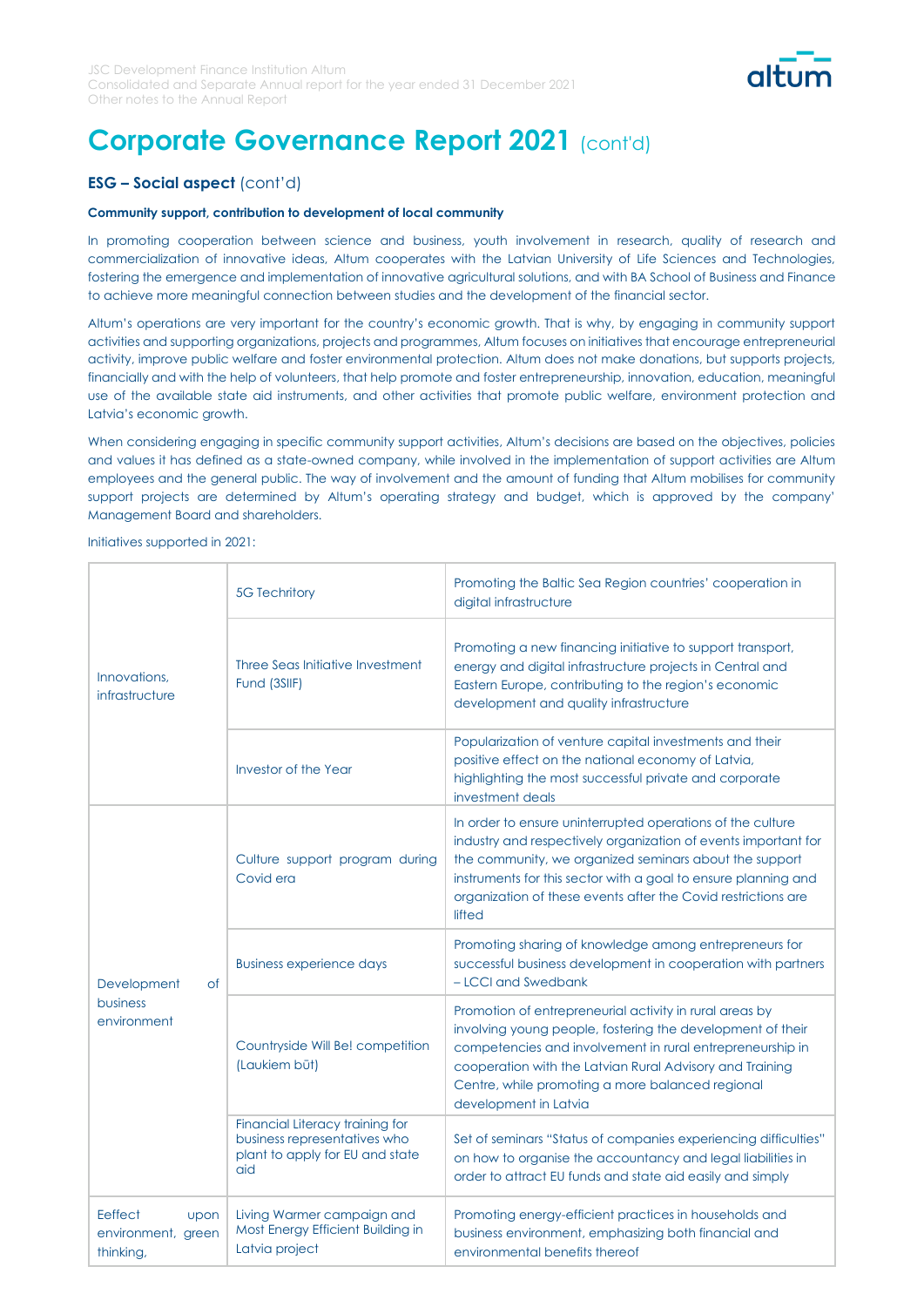

| sustainability                   | Large-scale CO2 seminar-<br>management of pandemic and<br>energy efficiency risks                                                                     | Altum takes on the leading role and educates business and<br>public sectors on how to reduce the CO2 impact, spread of<br>the pandemic, and increase energy efficiency in public<br>premises. Risk capital community, the State Construction<br>Control Bureau of Latvia, Altum energy efficiency and private<br>sector experts participated in preparing information. |
|----------------------------------|-------------------------------------------------------------------------------------------------------------------------------------------------------|------------------------------------------------------------------------------------------------------------------------------------------------------------------------------------------------------------------------------------------------------------------------------------------------------------------------------------------------------------------------|
|                                  | Energy efficiency of private<br>homes                                                                                                                 | Launch of the programme and a set of seminars to educate<br>the community                                                                                                                                                                                                                                                                                              |
|                                  | Project to support SSE EMBA term<br>paper "Why do business<br>representatives not care about<br>energy efficiency and who<br>should take care of it?" | Project with engagement of Latvian and Estonian large<br>corporate managers who, within the framework of a strategy<br>course, studied and presented recommendations for<br>management of energy efficiency in order to promote<br>energy efficiency literacy for business representatives and<br>public sector                                                        |
|                                  | Customer spring and autumn<br>seminars on insulation of<br>residential houses, absorption of<br>the ERDF                                              | Collection of good practices and recommendation to<br>promote the society and project managers to perform<br>renovation of energy efficient residential houses easily and<br>simply                                                                                                                                                                                    |
|                                  | Online conference "Impact of<br>the Green Course on agricultural<br>economy"                                                                          | Webinar in which, together with other agriculture partners,<br>organizations were explained the Green Course,<br>opportunities for farmers during the transition and the abilities<br>to adapt and develop                                                                                                                                                             |
|                                  | discussion<br>"Risks<br>Expert<br>opportunities or obstacles for<br>development?"                                                                     | Cycle of discussions for better corporate governance,<br>participation in expert discussion "Risks - opportunities or<br>obstacles for development?" that was the fifth event in a<br>cycle of six discussions on different aspects in improving<br>corporate governance. Organised by FCMC, the Ministry of<br><b>Justice and Nasdaq Riga</b>                         |
|                                  | Latvian Capital Market Forum<br>2021                                                                                                                  | Participation in a discussion on the opportunities of the state<br>in development of the capital market                                                                                                                                                                                                                                                                |
|                                  | Responsible Idea Market within<br>the framework of Responsible<br><b>Business Week 2021</b>                                                           | #PasakasParDarbu - ATJAUTĪGAIS JĒKABS UN ĻAUNAIS BURVIS<br>(#FairyTalesAboutWork-WITTY JĒKABS AND EVIL WIZARD)<br>Sharing experience about promoting employee well-being<br>and involvement - in the attached video Atbildigu ideju tirgus<br>2021                                                                                                                     |
|                                  | education<br>Higher<br>(Latvia<br>University of Life Sciences and<br>Technologies,<br><b>BA</b><br>School<br>0f<br><b>Business and Finance)</b>       | Promoting cooperation between science and business, youth<br>involvement in research, commercialization of research<br>quality and innovative ideas                                                                                                                                                                                                                    |
| Education                        | Latvian<br>student<br>companies'<br>events #CitsBazārs                                                                                                | Educating a new generation of entrepreneurs and industry<br>experts by linking, in the learning process, theoretical<br>knowledge with practice, through participation in the Junior<br>Achievement Latvia programme Student Company (Skolēnu<br>mācību uzņēmums - SMU)                                                                                                |
| Public<br>welfare,<br>demography | Social Entrepreneurship<br>Association                                                                                                                | Promotion of the idea of social entrepreneurship so that<br>Latvia would have increasingly more enterprises with a clear<br>social purpose and positive social impact                                                                                                                                                                                                  |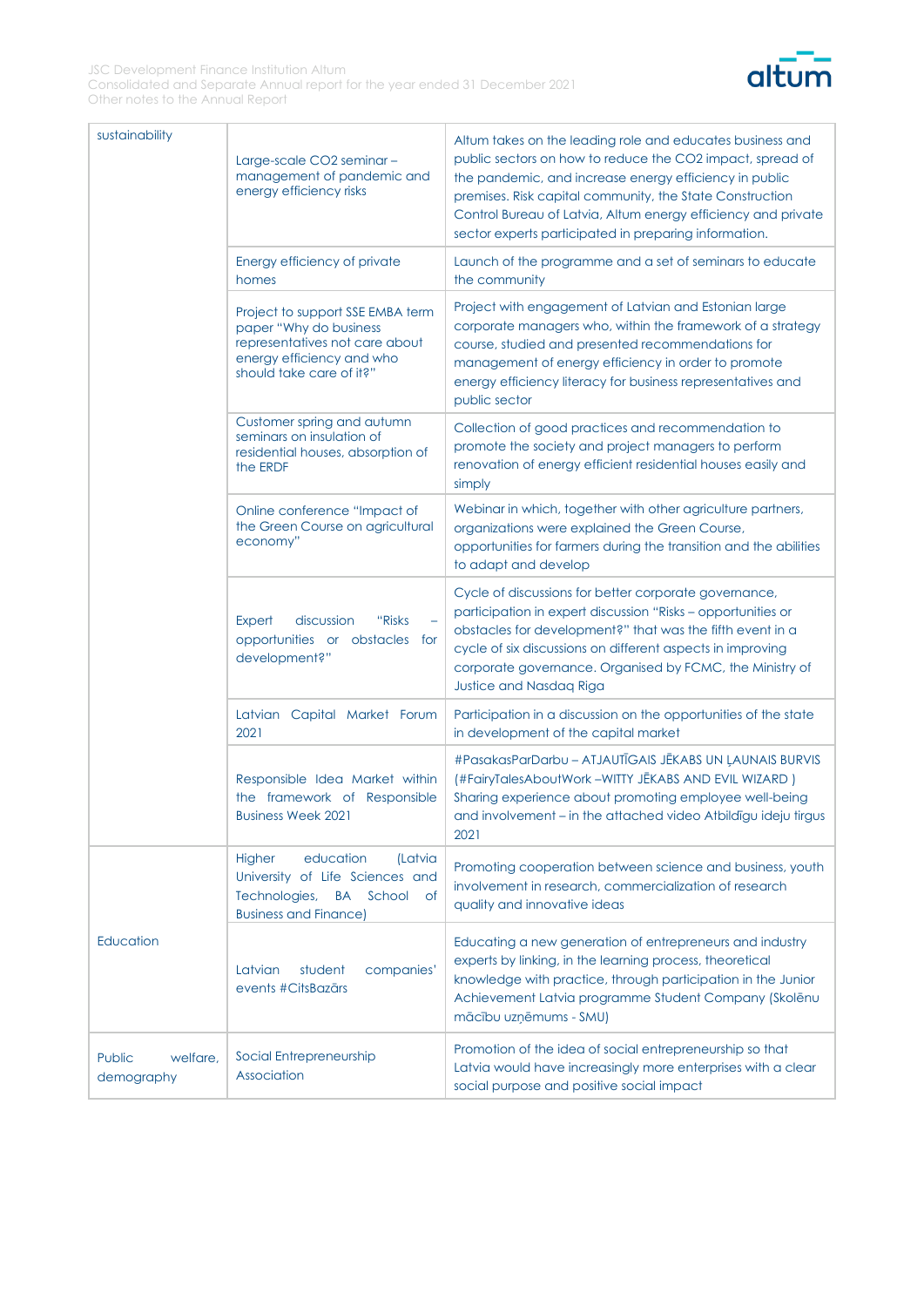

|                                    | Competition And Grow It Will<br>(Tam labam būs augt)                  | The aim is to promote the development of the existing social<br>enterprises and new social entrepreneurship ideas, as well as<br>to tell about these ideas and show them to the people of<br>Latvia. The competition is organized by the Social<br>Entrepreneurship Association of Latvia in cooperation with the<br>British Council in Latvia. The competition is supported by SEB<br>Banka, Development Finance Institution Altum, newspaper<br>Dienas Bizness and RISEBA Architecture and Media Centre<br>H2O6.                                                                 |
|------------------------------------|-----------------------------------------------------------------------|------------------------------------------------------------------------------------------------------------------------------------------------------------------------------------------------------------------------------------------------------------------------------------------------------------------------------------------------------------------------------------------------------------------------------------------------------------------------------------------------------------------------------------------------------------------------------------|
|                                    | Conference "Housing availability<br>for families with children"       | Conference was organised by the Association of<br>Organizations for Large Families in cooperation with the<br>Cooperation Platform of the Cross-Sectoral Coordination<br>Centre, the Demographic Affairs Centre, the Economics<br>Ministry, the State Development Financial Institution ALTUM<br>and local governments.<br>Discussions were held on support steps that are needed to<br>improve availability of housing that meets the needs of<br>families with children, and the minimum living space<br>standards guaranteed for children by the state or local<br>governments. |
|                                    | Think tank on remigration issues                                      | The objective of the think tank is to bring together the parties<br>involved in the remigration process in order to jointly analyse<br>the current situation and consider proposals on how to<br>improve the remigration process. Promoting the availability of<br>information on state support for starting a business by<br>remigrants and support for housing purchases by residents<br>returning to Latvia.                                                                                                                                                                    |
| Financial<br>sector<br>development | Finance Latvia association                                            | Promotion of sustainable development of the financial sector<br>by focusing, in cooperation with commercial banks, on the<br>development of lending, personnel, communication, legal<br>and other matters, and encouraging exchange of opinions<br>and decision making in Latvia's public interest                                                                                                                                                                                                                                                                                 |
|                                    | Development of bankers'<br>training materials on ERDF<br>propositions | Development of guarantee trainings and integration in<br>bankers' training handbook. Video                                                                                                                                                                                                                                                                                                                                                                                                                                                                                         |
|                                    | The Red Jackets                                                       | Popularization of export-viable companies' experience and<br>excellence in promoting export culture and positive<br>economic impact                                                                                                                                                                                                                                                                                                                                                                                                                                                |
|                                    | Competition<br>Export<br>and<br><b>Innovation Award</b>               | Promotion of the production of new products with high export<br>potential by popularizing the performance of Latvian<br>companies and commending the manufacture of quality<br>domestic products for the market, introduction of innovations<br>and development of industrial design                                                                                                                                                                                                                                                                                               |
| Export                             | <b>Seminar LIAA</b>                                                   | In cooperation with heads of LIAA representations across the<br>world, we train and thus develop competencies on how<br>exporters with the state aid can protect their business from<br>international risks (customer and country solvency risks)                                                                                                                                                                                                                                                                                                                                  |
|                                    | Seminar "What support is<br>available for export"                     | For ALTUM cooperation partners, employees of state<br>institutions and state capital companies who work with<br>exporters                                                                                                                                                                                                                                                                                                                                                                                                                                                          |